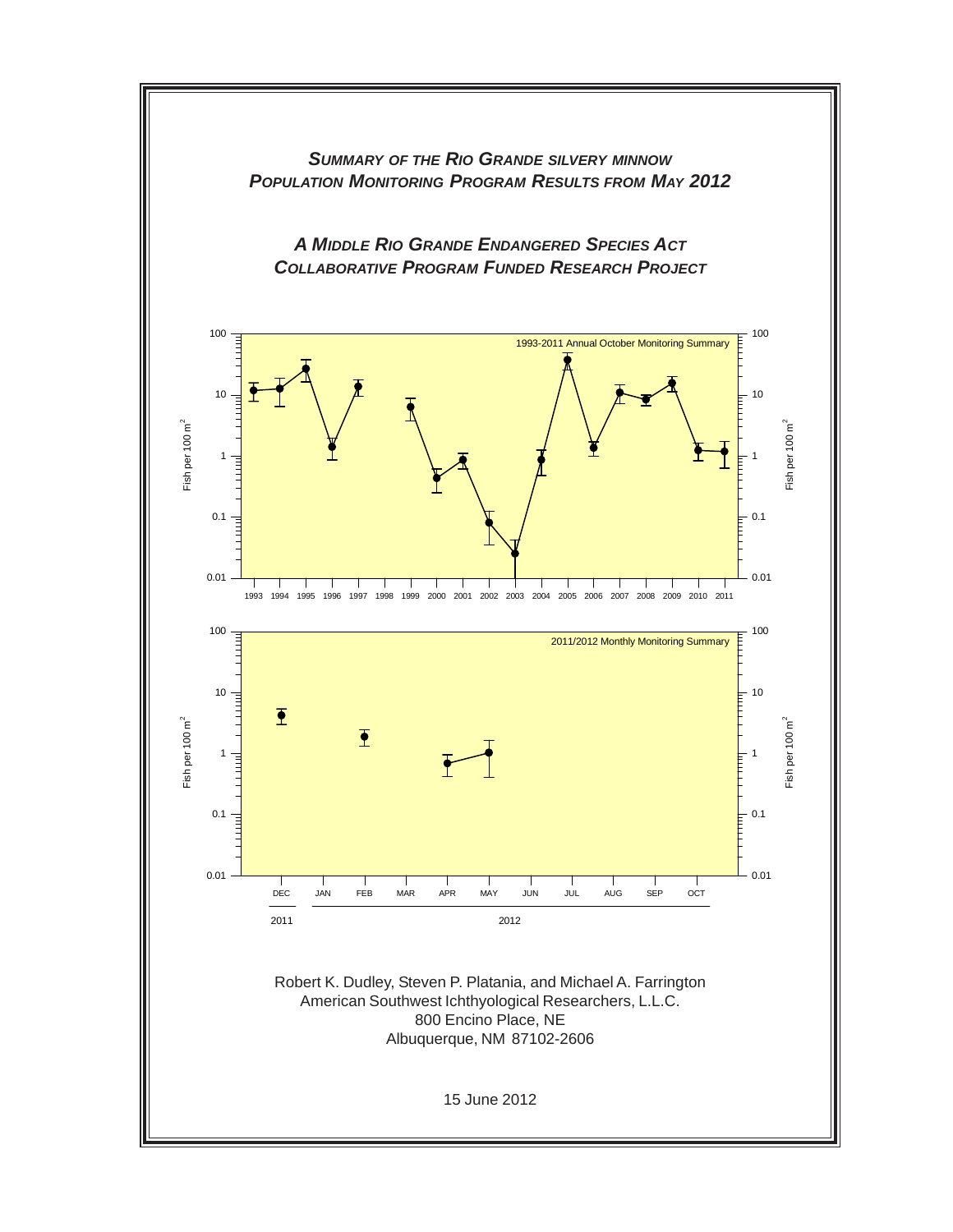## *SUMMARY OF THE RIO GRANDE SILVERY MINNOW POPULATION MONITORING PROGRAM RESULTS FROM MAY 2012*

prepared for:

## *MIDDLE RIO GRANDE ENDANGERED SPECIES ACT COLLABORATIVE PROGRAM*

under USBR contract:

# **Number R09PC40006**

U.S. Bureau of Reclamation Upper Colorado Regional Office 125 South State Street, Room 6107 Salt Lake City, UT 84138-1102

prepared by:

Robert K. Dudley, Steven P. Platania, and Michael A. Farrington American Southwest Ichthyological Researchers, L.L.C. 800 Encino Place, NE Albuquerque, NM 87102-2606

submitted to:

U. S. Bureau of Reclamation 555 Broadway NE, Suite 100 Albuquerque, NM 87102-2352

15 June 2012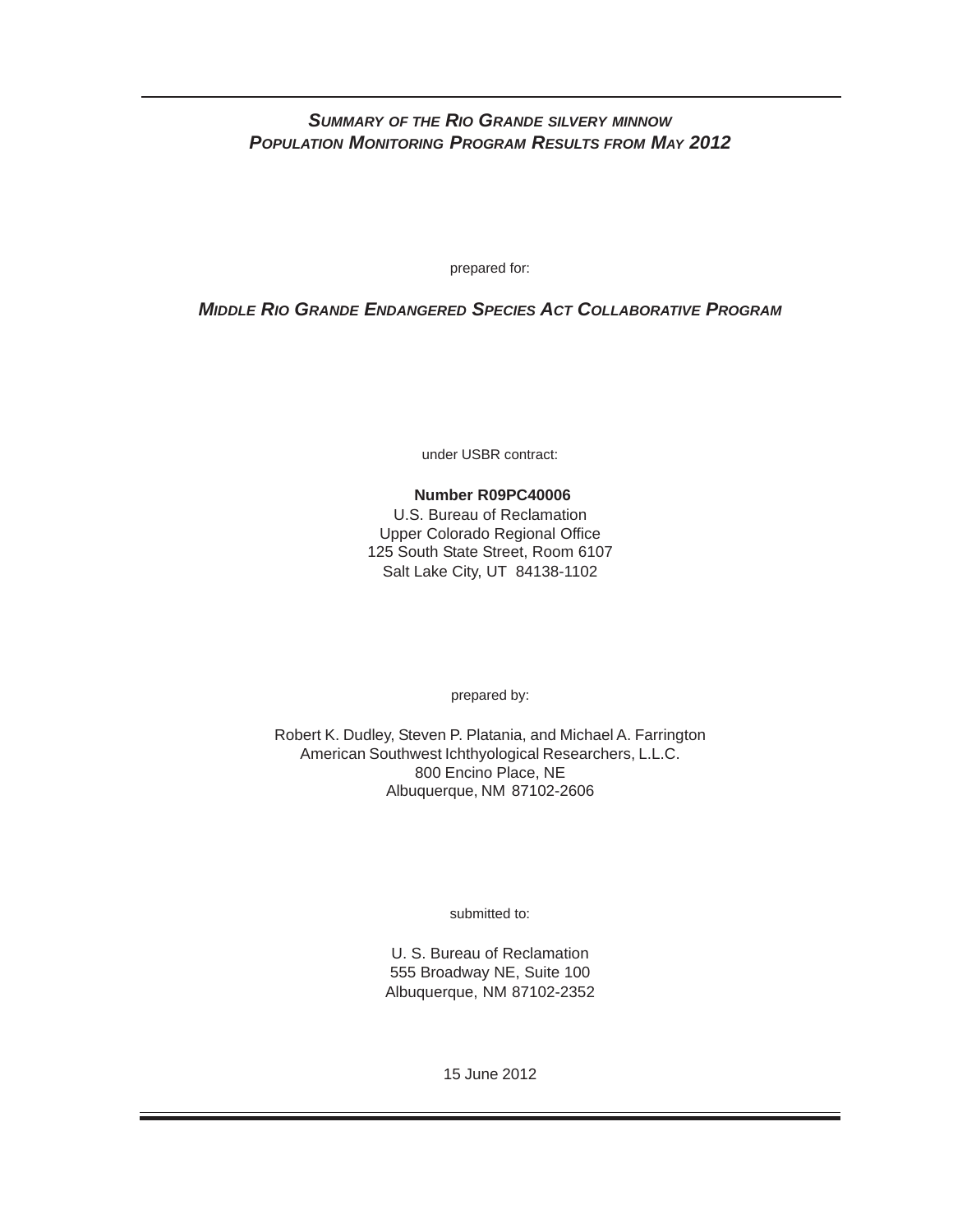#### **SUMMARY OF OVERALL MAY 2012 POPULATION MONITORING EFFORTS**

The fourth sampling effort of the 2012 Rio Grande silvery minnow population monitoring program was conducted at 20 sites throughout the Middle Rio Grande. Five sites were located in the Angostura Reach, six sites in the Isleta Reach, and nine sites in the San Acacia Reach. A list of collection localities is appended (Table A-1).

Adult and juvenile fish were obtained by rapidly drawing a 3.1 m x 1.8 m small mesh  $(3/16<sup>th</sup>)$ inch) seine through discrete mesohabitats. During appropriate times of the year, larval fish were collected with a 1.0 m x 1.0 m fine mesh ( $1/16<sup>th</sup>$  inch) seine. Rio Grande silvery minnow were counted and identified to age-class. Other fishes were identified to species and enumerated, but age-class was not determined. Figures illustrating catch rates (number of fish per 100  $m<sup>2</sup>$  sampled) were prepared for the ten focal species, including Rio Grande silvery minnow, to facilitate comparisons among reaches.

During May 2012, sampling covered  $9.901.3$  m<sup>2</sup> (surface area) of water and yielded  $5.602$ fish. Cumulative fish density during May was 56.6 individuals/100  $m^2$  sampled as compared with 29.0 individuals/100 m<sup>2</sup> sampled in April 2012. Rio Grande silvery minnow was the fourth-most abundant taxon in May ( $N = 108$ ; 1.1 individuals/100 m<sup>2</sup> sampled) and composed 1.9% of the total catch. Other common species included red shiner ( $N = 4,890$ ), western mosquitofish ( $N = 140$ ), and flathead chub  $(N = 140)$ . The May cumulative catch of Rio Grande silvery minnow was comprised mostly of individuals from the San Acacia Reach ( $N = 89$ ), with lesser numbers in the Isleta Reach ( $N = 16$ ) and Angostura Reach (N = 3).Rio Grande silvery minnow was present in 31 of the 286 seine hauls that yielded fish during May 2012, as compared with 41 of the 245 seine hauls that yielded fish during April 2012.

#### **SUMMARY OF MAY 2012 POPULATION MONITORING EFFORT BY RIVER REACH**

### **Angostura Reach**

Mean daily discharge in the Angostura Reach (Rio Grande at Albuquerque, NM; USGS Gauge 08330000) ranged from 624 cfs to 1,150 cfs from 16 April to 15 May, and was lower compared with the period from 16 March to 15 April 2012 (range = 770 cfs to 2,550 cfs). Water temperatures were moderate (range = 14.7 to 17.7  $\degree$ C) during the Angostura Reach sampling efforts (ca. 0830 h to 1430 h); temperatures during May 2012 sampling were warmer than those recorded in April 2012 (range = 10.9 to 12.9  $\degree$ C). The water clarity was low to moderate throughout the reach; Secchi disk measurements ranged from 15 cm (Site #4) to 58 cm (Site #0).

Sampling for fishes in the Angostura Reach during May 2012 yielded 541 individuals as compared with 652 individuals observed in April 2012. The overall sampling effort in the Angostura Reach covered 2,582.9  $m^2$  (surface area) of water. Densities in the Angostura Reach, for all fish species combined, ranged from 8.0 to 32.5 individuals per 100 m2.Eight fish species were collected during May as compared to twelve species in April. Red shiner was the most abundant taxon ( $N =$ 389), followed by flathead chub ( $N = 55$ ), and white sucker ( $N = 54$ ).

In May, Rio Grande silvery minnow density in the Angostura Reach was 0.1 individuals per 100 m<sup>2</sup> as compared with 0.4 individuals per 100 m<sup>2</sup> during April 2012. Densities of Rio Grande silvery minnow at sites within the Angostura Reach ranged from 0.0 to 0.4 individuals per 100 m<sup>2</sup>. The highest number of Rio Grande silvery minnow was observed at Site #3 ( $N = 2$ ). Rio Grande silvery minnow collected in the Angostura Reach appeared to be age-1 individuals, based on their lengths.

### **Isleta Reach**

In the Isleta Reach, mean daily discharge (Rio Grande at Isleta Lakes near Isleta, NM; USGS Gauge 08354900) ranged from 650 to 1,270 cfs from 16 April to 15 May, which was lower as compared to that recorded during the period from 16 March to 15 April 2012 (range = 712 to 2,710 cfs). Water temperatures ranged from 18.7 to 26.1  $\degree$ C throughout the sampling localities during the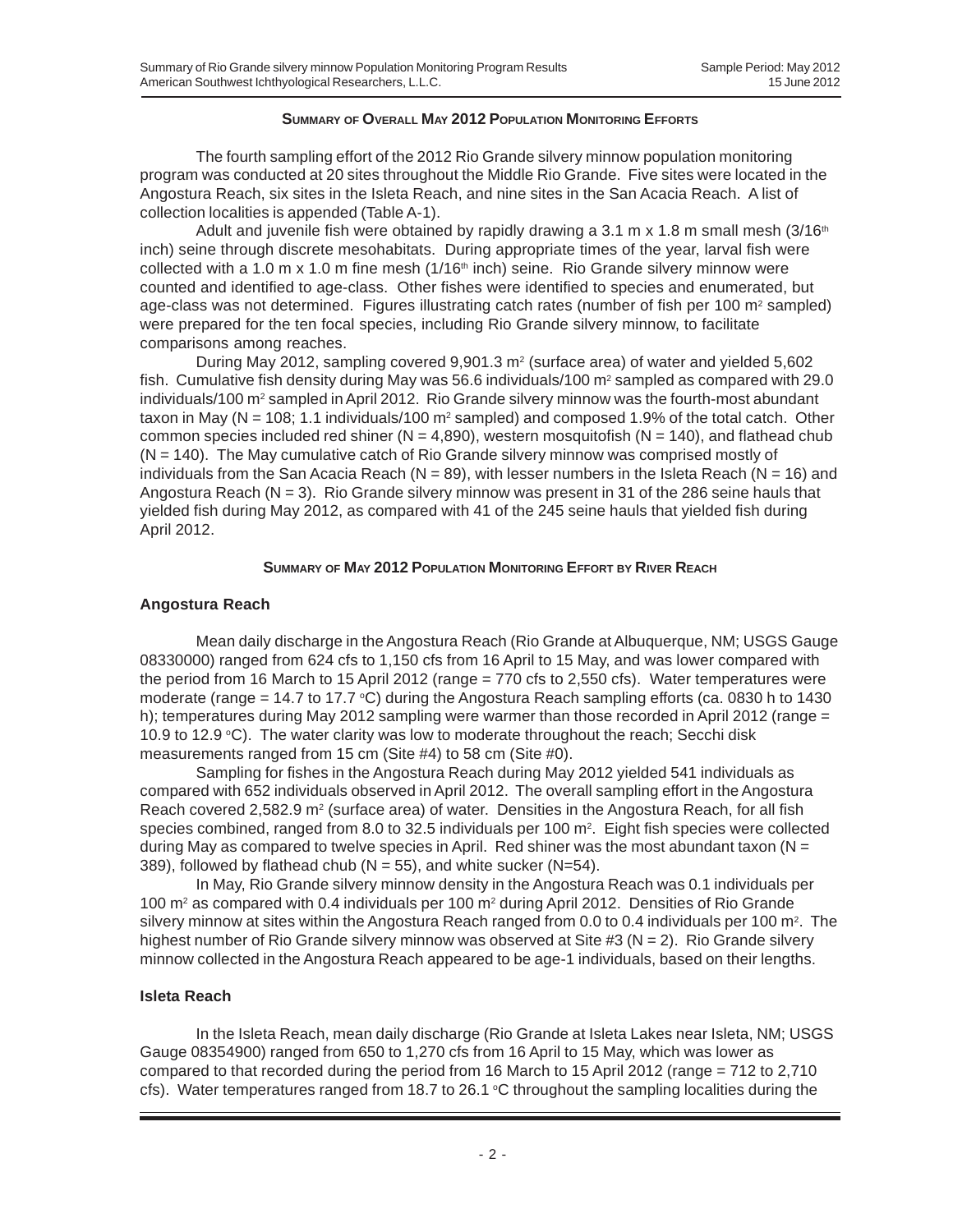day (0930 h to 1600 h); temperatures in May 2012 were higher as compared to April 2012 (range = 11.1 to 15.4  $°C$ ). The water varied slightly in turbidity throughout the reach; Secchi disk readings ranged from 3 to 11 cm during sampling.

The Isleta Reach produced the highest number of fish in any given reach. There were 4,111 individuals collected in May 2012 as compared with 1,437 individuals collected in April 2012. The total sampling effort in the Isleta Reach during May 2012 covered 2,790.4  $m<sup>2</sup>$  (surface area) of water. Fish densities (all species combined) at the six sites ranged from 41.5 to 246.2 individuals per 100 m<sup>2</sup> sampled. Eleven fish species were collected in the Isleta Reach during May 2012. Red shiner was the most abundant taxon (N = 3,771), followed by western mosquitofish (N = 102), and fathead minnow  $(N = 90)$ .

In May, Rio Grande silvery minnow density in the Isleta Reach was 0.6 individuals per 100  $m<sup>2</sup>$ as compared with 0.6 individuals per 100 m<sup>2</sup> during April 2012. Densities of Rio Grande silvery minnow at sites within the Isleta Reach ranged from 0.0 to 1.5 individuals per 100  $m^2$ . The highest number of Rio Grande silvery minnow was observed at Site #5 ( $N = 7$ ). Rio Grande silvery minnow collected in the Isleta Reach appeared to be age-1 individuals, based on their lengths.

#### **San Acacia Reach**

Flow at San Acacia (Rio Grande Floodway at San Acacia, NM; USGS Gauge 08354900) from 16 April to 15 May was higher (range = 388 to 989 cfs) as compared to San Marcial (Rio Grande Floodway at San Marcial, NM; USGS Gauge 08358400) during the same period (range = 135 to 739 cfs). Water temperatures in May for the San Acacia Reach ranged from 19.6 to 22.7 °C (ca. 0930 h to 1500 h); which was warmer than April 2012 (range = 12.7 to 14.7  $\degree$ C). Water turbidity was relatively high throughout the reach (3 to 7 cm Secchi disk readings among all sites).

Population monitoring efforts in the San Acacia Reach during May 2012 yielded 950 individuals as compared with 421 individuals collected during April 2012. Sampling in the San Acacia Reach covered an area of  $4,528.0$  m<sup>2</sup> of water during May 2012. Fish densities (all species combined) ranged from 3.6 to 60.3 individuals per 100  $m<sup>2</sup>$  sampled in the San Acacia Reach. Of the twelve fish species collected in the San Acacia Reach, red shiner was the most abundant taxon ( $N =$ 730), followed by Rio Grande silvery minnow ( $N = 89$ ), and flathead chub ( $N = 69$ ).

During May 2012, San Acacia Reach density of Rio Grande silvery minnow was 2.0 individuals per 100 m<sup>2</sup> as compared with 1.0 individuals per 100 m<sup>2</sup> during April 2012. The highest number of Rio Grande silvery minnow was observed at Site  $\#11$  (N = 71). Rio Grande silvery minnow densities at sites within the San Acacia Reach ranged from 0.0 to 12.6 individuals per 100 m<sup>2</sup>. Rio Grande silvery minnow collected in the San Acacia Reach appeared to be age-1 individuals, based on their lengths.

### **Conclusions**

During the May 2012 sampling effort, Rio Grande silvery minnow was present at 12 of the 20 sampling sites in the Middle Rio Grande, New Mexico. Rio Grande silvery minnow was most common in the San Acacia Reach, followed by the Isleta Reach, and the Angostura Reach. Catch rates of Rio Grande silvery minnow were variable among sampling sites but overall densities were generally low (0.0 to 1.6 individuals per 100 m<sup>2</sup>) with the exception of Site #10 (12.6 individuals per 100 m<sup>2</sup>). Based on standard length measurements, all Rio Grande silvery minnow collected were age-1 fish. Large numbers of hatchery-reared Rio Grande silvery minnow were released at sites in both the Isleta and San Acacia reaches during November 2011. These stocked fish were collected at four of our sampling sites during May 2012 and composed a large proportion (67.6%) of Rio Grande silvery minnow collected. Most of the hatchery reared Rio Grande silvery minnow were collected in the San Acacia Reach (N = 70) and only a few individuals were collected in the Isleta Reach (N = 3) during the May 2012 monitoring effort. The highest densities of Rio Grande silvery minnow were recorded just downstream of San Acacia Diversion Dam, which could indicate possible upstream movement prior to spawning.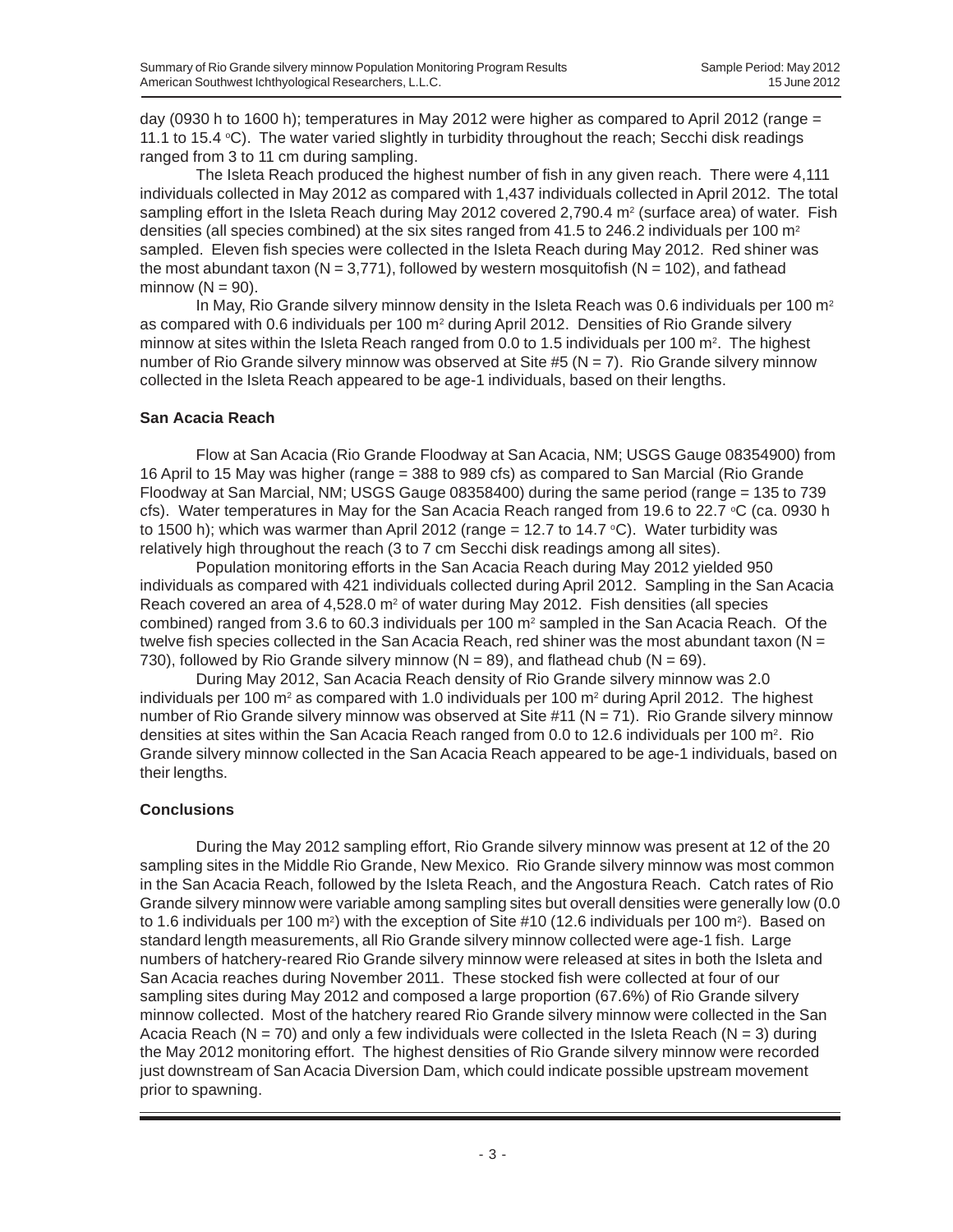

Figure 1. Map of the study area and sampling localities (numbered) for the Rio Grande silvery minnow population monitoring program. Sampling locality information that correspond with the numbered localities are provided in Appendix A (Table A-1).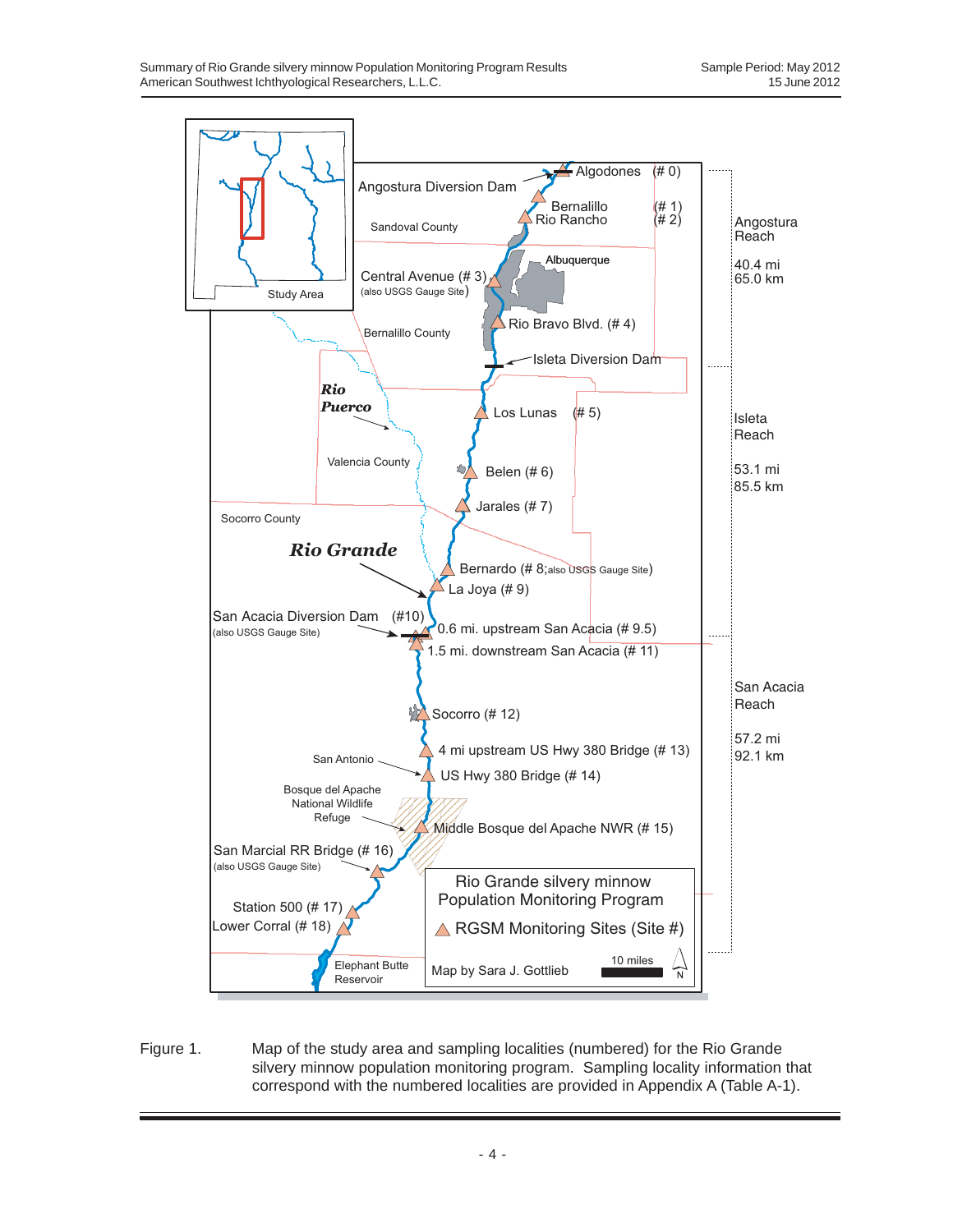

Figure 2. Discharge in the Rio Grande from 1 January 2011 through 15 May 2012 as recorded at seven U. S. Geological Survey (USGS) gauge stations. The Otowi Bridge gauge site is outside of the study area (ca. 25.5 river miles upstream of Cochiti Dam) and provided for reference. \*\*Discharge data are provisional and subject to change.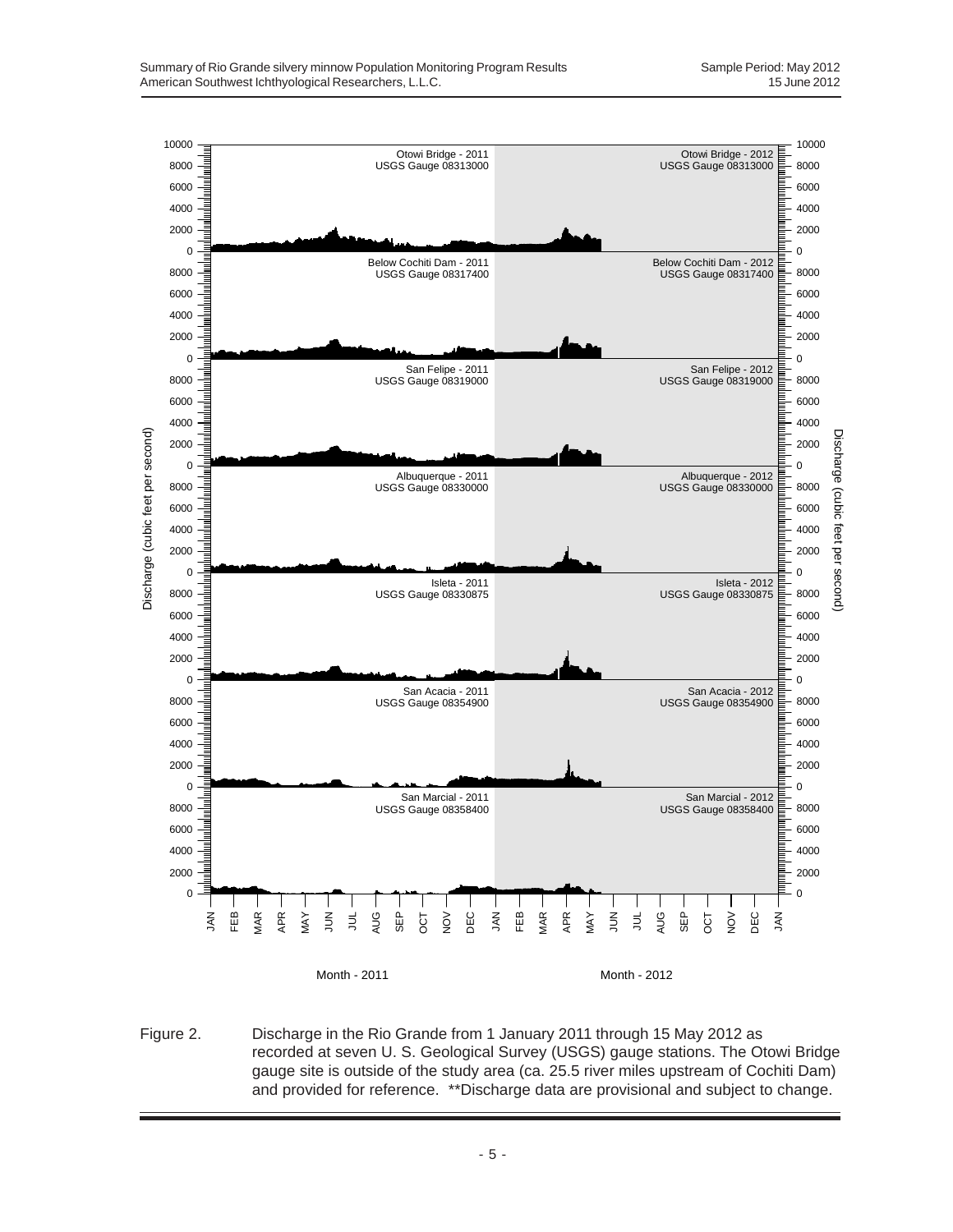### Table 1. Scientific and common names and species codes of fish collected in the Middle Rio Grande during the Rio Grande silvery minnow population monitoring program (since 1993).

| <b>Scientific Name</b>                               | <b>Common Name</b>          | Code                                                                                         |
|------------------------------------------------------|-----------------------------|----------------------------------------------------------------------------------------------|
| <b>Order Clupeiformes</b><br><b>Family Clupeidae</b> | herrings                    |                                                                                              |
|                                                      |                             | (DORCEP)<br>(DORPET)                                                                         |
| <b>Order Cypriniformes</b>                           |                             |                                                                                              |
| Family Cyprinidae                                    | carps and minnows           |                                                                                              |
|                                                      | silvery minnow <sup>1</sup> | (CAMANO)<br>(CARAUR)<br>(CYPLUT)<br>(CYPCAR)<br>(GILPAN)<br>(HYBAMA)<br>(NOTCRY)<br>(PIMPRO) |
|                                                      |                             | (PIMVIG)<br>(PLAGRA)<br>(RHICAT)                                                             |
| Family Catostomidae                                  | suckers                     |                                                                                              |
|                                                      |                             | (CARCAR)<br>(CATCOM)<br>(ICTBUB)                                                             |
| <b>Order Siluriformes</b><br>Family Ictaluridae      | North American catfishes    |                                                                                              |
|                                                      |                             | (AMEMEL)<br>(AMENAT)<br>(ICTFUR)<br>(ICTPUN)<br>(PYLOLI)                                     |
| <b>Order Salmoniformes</b><br>Family Salmonidae      | trouts and salmons          |                                                                                              |
|                                                      |                             | (ONCMYK)<br>(SALTRU)                                                                         |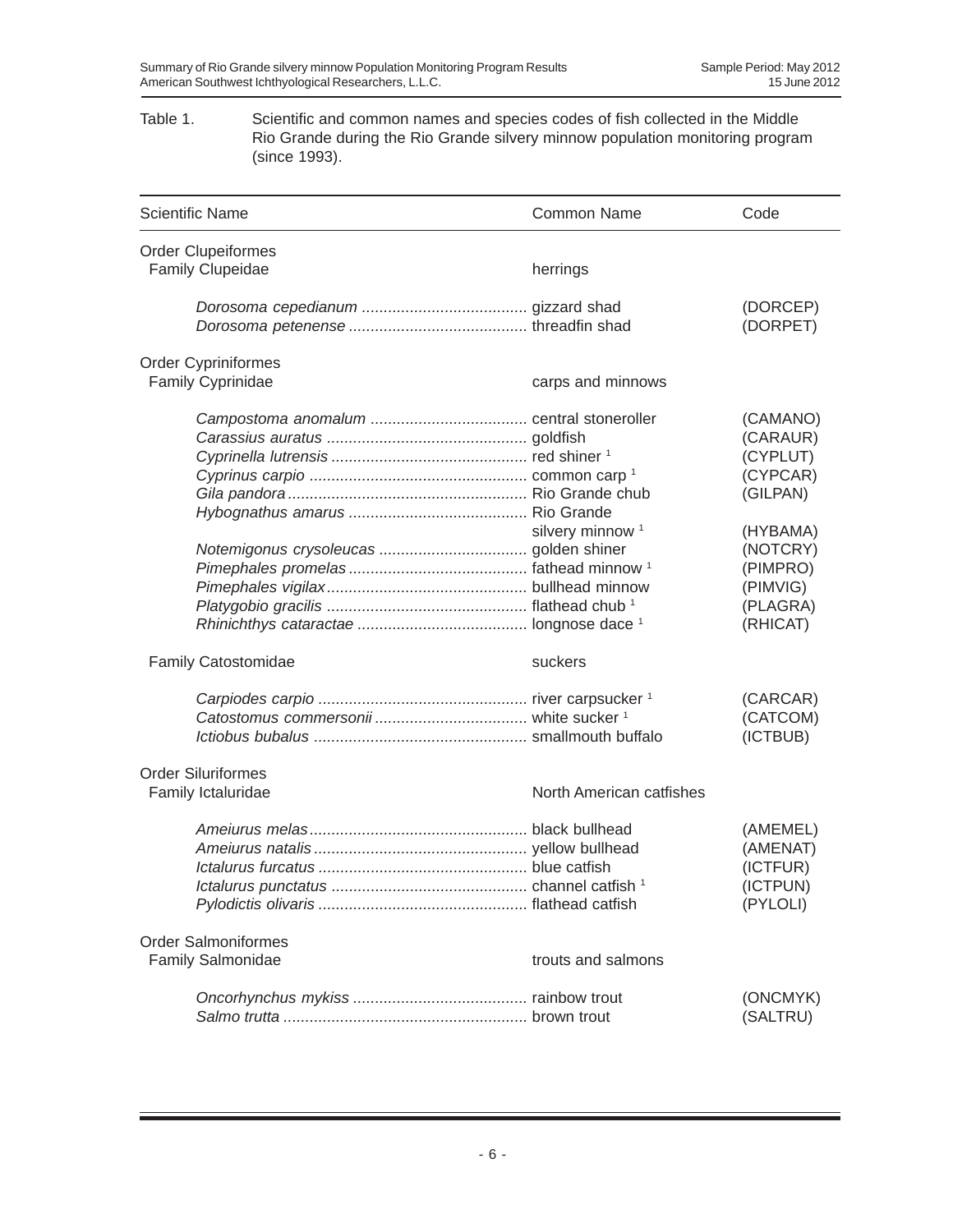Table 1. Scientific and common names and species codes of fish collected in the Middle (continued) Rio Grande during the Rio Grande silvery minnow population monitoring program (since 1993).

| <b>Scientific Name</b>                                | <b>Common Name</b> | Code                                                                             |
|-------------------------------------------------------|--------------------|----------------------------------------------------------------------------------|
| Order Cyprinodontiformes<br><b>Family Poeciliidae</b> | livebearers        |                                                                                  |
|                                                       |                    | (GAMAFF)                                                                         |
| Family Moronidae                                      | temperate basses   |                                                                                  |
|                                                       |                    | (MORCHR)<br>(MORSAX)                                                             |
| <b>Order Perciformes</b><br>Family Centrarchidae      | sunfishes          |                                                                                  |
|                                                       |                    | (LEPCYA)<br>(LEPMAC)<br>(LEPMEG)<br>(MICDOL)<br>(MICSAL)<br>(POMANN)<br>(POMNIG) |
| Family Percidae                                       | perches            |                                                                                  |
|                                                       |                    | (PERFLA)<br>(PERMAC)<br>(SANVIT)                                                 |

<sup>1</sup> Focal taxa represent the most abundant species present in recent Middle Rio Grande collections; these species are illustrated in monthly plots of data.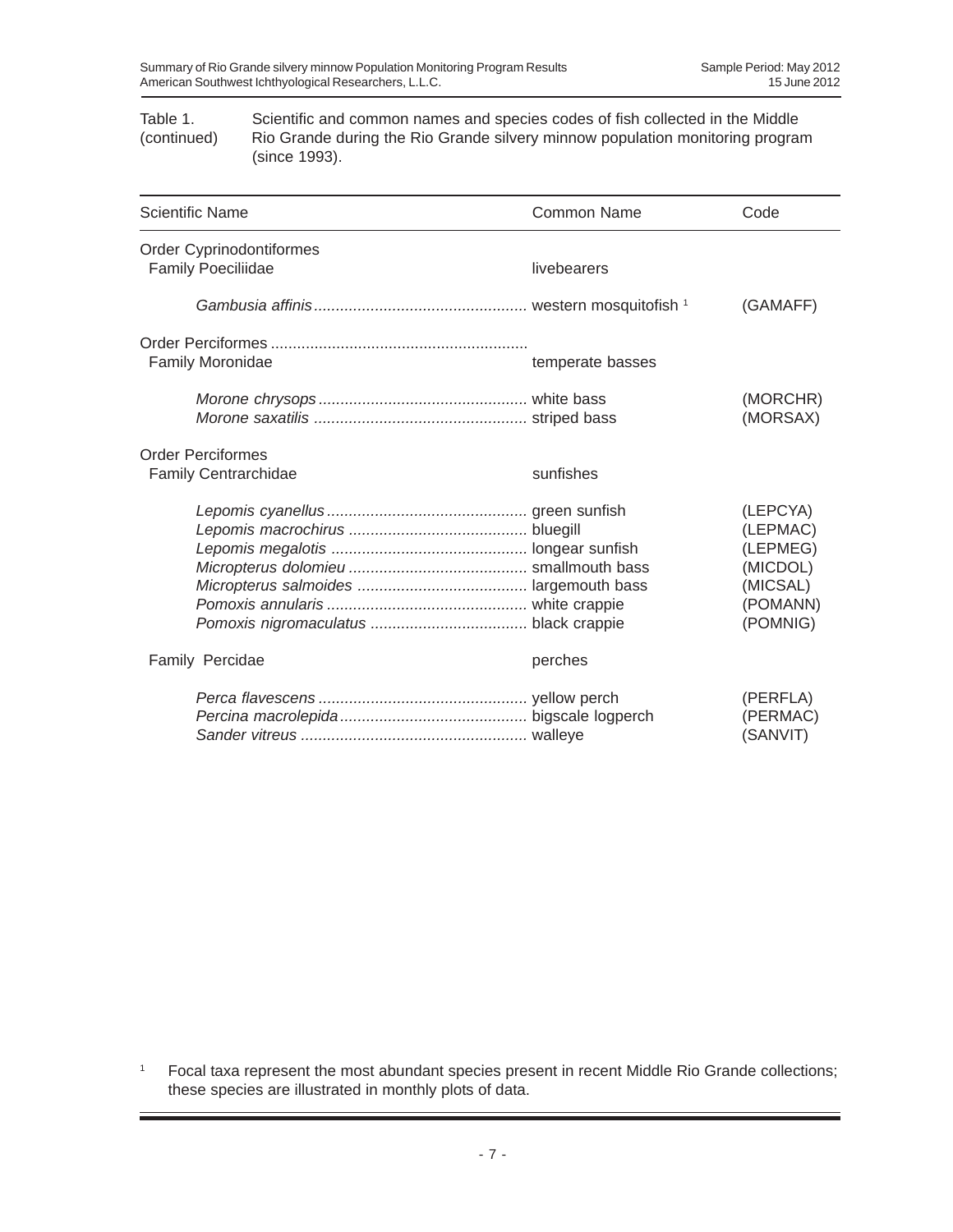#### Table 2. Summary of the May 2012 Rio Grande silvery minnow population monitoring program results (species list is based on fish collected since 1993).

| <b>FAMILY</b> | <b>SPECIES</b><br><b>COMMON NAME</b> | <b>RESIDENCE</b><br>STATUS <sup>1</sup> | <b>TOTAL NUMBER</b><br>OF SPECIMENS | OF TOTAL             | PERCENT (%) FREQUENCY OF<br>OCCURRENCE <sup>2</sup> | % FREQUENCY<br>OCCURRENCE <sup>2</sup> |
|---------------|--------------------------------------|-----------------------------------------|-------------------------------------|----------------------|-----------------------------------------------------|----------------------------------------|
|               |                                      |                                         |                                     |                      |                                                     |                                        |
| Clupeidae     | gizzard shad                         | N                                       | 3                                   | 0.05                 | 3                                                   | 15                                     |
| Clupeidae     | threadfin shad                       | $\mathbf{I}$                            |                                     |                      |                                                     |                                        |
| Cyprinidae    | central stoneroller                  | J.                                      |                                     |                      |                                                     |                                        |
| Cyprinidae    | goldfish                             | <sup>1</sup>                            |                                     |                      |                                                     |                                        |
| Cyprinidae    | red shiner                           | N                                       | 4,890                               | 87.29                | 20                                                  | 100                                    |
| Cyprinidae    | common carp                          | $\overline{1}$                          | 4                                   | 0.07                 | 4                                                   | 20                                     |
| Cyprinidae    | Rio Grande chub                      | N                                       | $\overline{\phantom{a}}$            |                      |                                                     |                                        |
| Cyprinidae    | Rio Grande silvery minnow            | N                                       | 108                                 | 1.93                 | 12                                                  | 60                                     |
| Cyprinidae    | golden shiner                        | $\overline{\phantom{a}}$                |                                     |                      |                                                     |                                        |
| Cyprinidae    | fathead minnow                       | N                                       | 94                                  | 1.68                 | 8                                                   | 40                                     |
| Cyprinidae    | bullhead minnow                      | $\overline{\phantom{a}}$                |                                     |                      | $\overline{a}$                                      |                                        |
| Cyprinidae    | flathead chub                        | N                                       | 140                                 | 2.5                  | 10                                                  | 50                                     |
| Cyprinidae    | longnose dace                        | N                                       | 20                                  | 0.36                 | 3                                                   | 15                                     |
| Catostomidae  | river carpsucker                     | N                                       | 92                                  | 1.64                 | $\overline{7}$                                      | 35                                     |
| Catostomidae  | white sucker                         | $\overline{\phantom{a}}$                | 88                                  | 1.57                 | 8                                                   | 40                                     |
| Catostomidae  | smallmouth buffalo                   | N                                       | 1                                   | 0.02                 | 1                                                   | 5                                      |
| Ictaluridae   | black bullhead                       | $\mathbf{I}$                            | $\ddot{\phantom{1}}$                |                      |                                                     |                                        |
| Ictaluridae   | yellow bullhead                      | $\mathbf{I}$                            | ÷,                                  |                      |                                                     |                                        |
| Ictaluridae   | blue catfish                         | N                                       | $\overline{4}$                      | 0.07                 | 3                                                   | 15                                     |
| Ictaluridae   | channel catfish                      | $\overline{1}$                          | 16                                  | 0.29                 | 9                                                   | 45                                     |
| Ictaluridae   | flathead catfish                     | N                                       | $\ddot{\phantom{1}}$                | $\ddot{\phantom{1}}$ |                                                     | ÷,                                     |
| Salmonidae    | rainbow trout                        | T                                       |                                     |                      |                                                     |                                        |
| Salmonidae    | brown trout                          | $\mathbf{I}$                            |                                     |                      |                                                     |                                        |
| Poeciliidae   | western mosquitofish                 | т                                       | 140                                 | 2.5                  | 15                                                  | 75                                     |
| Moronidae     | white bass                           | ı                                       |                                     |                      |                                                     |                                        |
| Moronidae     | striped bass                         | ı                                       |                                     |                      |                                                     |                                        |
| Centrarchidae | green sunfish                        | $\mathbf{I}$                            |                                     |                      |                                                     |                                        |
| Centrarchidae | bluegill                             | N                                       |                                     |                      |                                                     |                                        |
| Centrarchidae | longear sunfish                      | I                                       |                                     |                      |                                                     |                                        |
| Centrarchidae | smallmouth bass                      | ı                                       | $\ddot{\phantom{1}}$                |                      |                                                     |                                        |
| Centrarchidae | largemouth bass                      |                                         |                                     |                      |                                                     |                                        |
| Centrarchidae | white crappie                        |                                         | 2                                   | 0.04                 | 1                                                   | 5                                      |
| Centrarchidae | black crappie                        |                                         |                                     |                      |                                                     |                                        |
| Percidae      | yellow perch                         |                                         |                                     |                      |                                                     |                                        |
| Percidae      | bigscale logperch                    |                                         |                                     |                      |                                                     |                                        |
| Percidae      | walleye                              | ı                                       |                                     |                      |                                                     |                                        |
|               |                                      |                                         |                                     |                      |                                                     |                                        |
| <b>TOTAL</b>  |                                      |                                         | 5,602                               |                      |                                                     |                                        |

 $1$  N = native;  $1 =$  introduced

2 Frequency and % frequency of occurrence are based on n=20 sample sites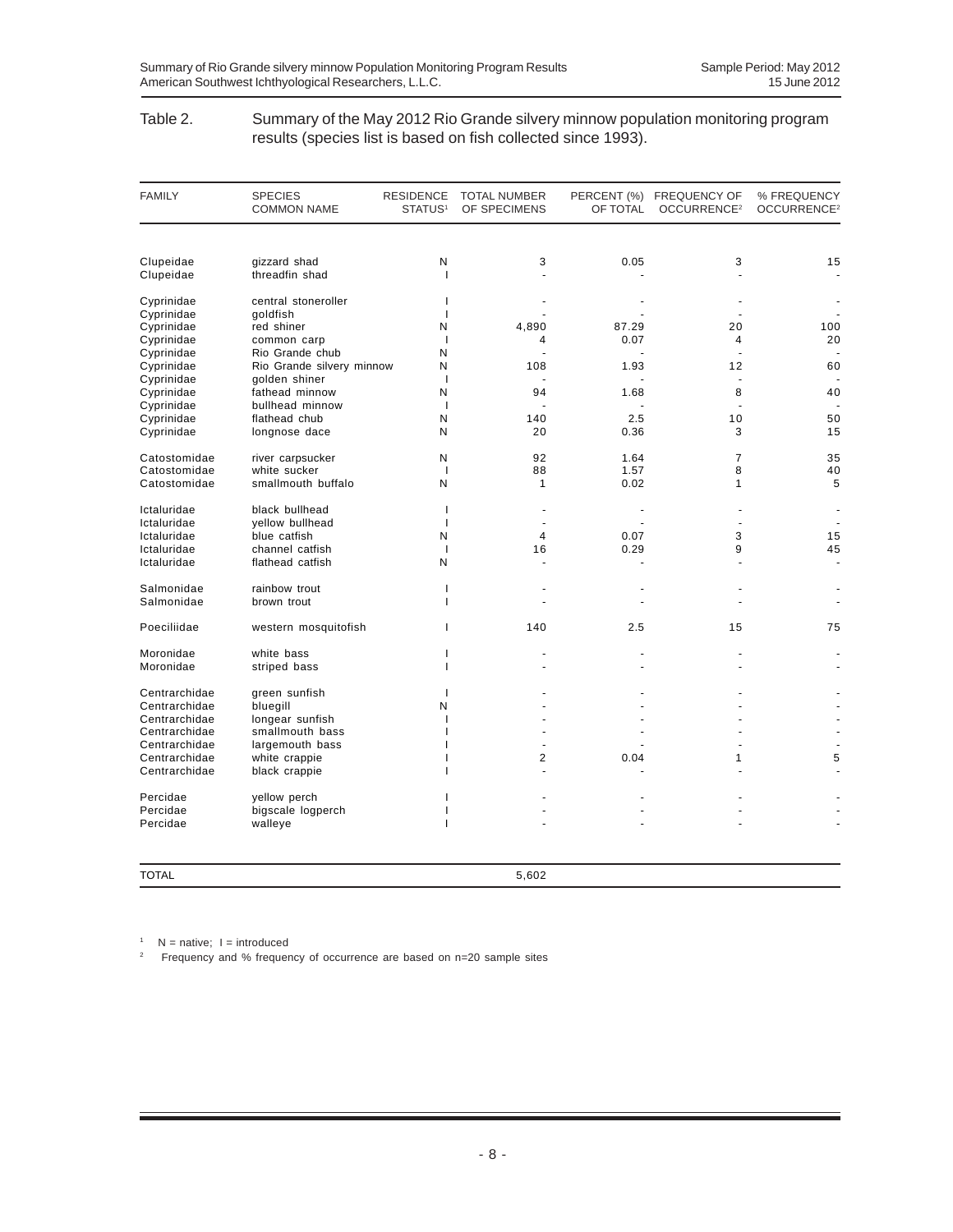### Table 3. Summary of the monthly 2011/2012 Rio Grande silvery minnow population monitoring program results (species list is based on fish collected since 1993).

| <b>FAMILY</b>          | SPECIES COMMON NAME             | D<br>E<br>C    | F<br>E<br>B              | Α<br>P<br>$\mathsf{R}$ | M<br>Α<br>Y | J<br>U<br>N | J<br>U<br>L | Α<br>U<br>G | S<br>Ε<br>P | O<br>C<br>T | Τ<br>$\circ$<br>T |
|------------------------|---------------------------------|----------------|--------------------------|------------------------|-------------|-------------|-------------|-------------|-------------|-------------|-------------------|
|                        |                                 |                |                          |                        |             |             |             |             |             |             | A<br>L            |
|                        |                                 |                |                          |                        |             |             |             |             |             |             |                   |
| Clupeidae<br>Clupeidae | gizzard shad<br>threadfin shad  | 1              |                          | 8                      | 3           |             |             |             |             |             | 12<br>$\mathbf 0$ |
|                        |                                 |                |                          |                        |             |             |             |             |             |             |                   |
| Cyprinidae             | central stoneroller             |                |                          |                        |             |             |             |             |             |             | $\mathbf 0$       |
| Cyprinidae             | goldfish                        |                |                          |                        |             |             |             |             |             |             | $\mathbf 0$       |
| Cyprinidae             | red shiner                      | 1,876          | 1,339                    | 2,073                  | 4,890       |             |             |             |             |             | 10,178            |
| Cyprinidae             | common carp                     | 7              | 1                        | 14                     | 4           |             |             |             |             |             | 26                |
| Cyprinidae             | Rio Grande chub                 |                |                          | ÷,                     |             |             |             |             |             |             | $\mathbf 0$       |
| Cyprinidae             | Rio Grande silvery minnow       | 395            | 201                      | 64                     | 108         |             |             |             |             |             | 768               |
| Cyprinidae             | golden shiner                   | ÷,             |                          | ÷                      |             |             |             |             |             |             | $\mathbf 0$       |
| Cyprinidae             | fathead minnow                  | 96             | $\overline{4}$           | 59                     | 94          |             |             |             |             |             | 253               |
| Cyprinidae             | bullhead minnow                 | $\overline{2}$ | $\overline{\phantom{a}}$ | 1                      | ä,          |             |             |             |             |             | 3                 |
| Cyprinidae             | flathead chub                   | 151            | 41                       | 83                     | 140         |             |             |             |             |             | 415               |
| Cyprinidae             | longnose dace                   | $\overline{c}$ | ÷,                       | 6                      | 20          |             |             |             |             |             | 28                |
| Catostomidae           | river carpsucker                | 105            | 10                       | 20                     | 92          |             |             |             |             |             | 227               |
| Catostomidae           | white sucker                    | ٠              | ÷,                       | 46                     | 88          |             |             |             |             |             | 134               |
| Catostomidae           | smallmouth buffalo              |                |                          | ٠                      | 1           |             |             |             |             |             | 1                 |
| Ictaluridae            | black bullhead                  |                |                          |                        |             |             |             |             |             |             | 0                 |
|                        |                                 |                | $\overline{a}$           |                        |             |             |             |             |             |             |                   |
| Ictaluridae            | yellow bullhead<br>blue catfish | 1              |                          | 1                      | ä,          |             |             |             |             |             | $\overline{2}$    |
| Ictaluridae            |                                 |                | ÷,                       | ÷,                     | 4           |             |             |             |             |             | $\overline{4}$    |
| Ictaluridae            | channel catfish                 | 50             | 26                       | 43                     | 16          |             |             |             |             |             | 135               |
| Ictaluridae            | flathead catfish                | ÷,             |                          | ÷,                     |             |             |             |             |             |             | $\mathbf 0$       |
| Salmonidae             | rainbow trout                   |                |                          |                        |             |             |             |             |             |             | $\mathbf 0$       |
| Salmonidae             | brown trout                     |                |                          |                        |             |             |             |             |             |             | $\mathbf 0$       |
| Poeciliidae            | western mosquitofish            | 126            | 51                       | 88                     | 140         |             |             |             |             |             | 405               |
| Moronidae              | white bass                      |                |                          |                        |             |             |             |             |             |             | $\mathbf 0$       |
| Moronidae              | striped bass                    |                |                          |                        |             |             |             |             |             |             | $\mathbf 0$       |
| Centrarchidae          | green sunfish                   |                |                          |                        |             |             |             |             |             |             | 0                 |
| Centrarchidae          | bluegill                        | 1              |                          | 3                      |             |             |             |             |             |             | 4                 |
| Centrarchidae          | longear sunfish                 |                |                          | ٠                      |             |             |             |             |             |             | $\mathbf 0$       |
| Centrarchidae          | smallmouth bass                 |                |                          |                        |             |             |             |             |             |             | $\mathbf 0$       |
| Centrarchidae          | largemouth bass                 |                |                          |                        |             |             |             |             |             |             | $\mathbf 0$       |
| Centrarchidae          | white crappie                   |                | 4                        |                        | 2           |             |             |             |             |             | 6                 |
| Centrarchidae          | black crappie                   |                |                          |                        |             |             |             |             |             |             | $\boldsymbol{0}$  |
|                        |                                 |                |                          |                        |             |             |             |             |             |             |                   |
| Percidae               | yellow perch                    |                |                          | 1                      |             |             |             |             |             |             | 1                 |
| Percidae               | bigscale logperch               |                |                          |                        |             |             |             |             |             |             | 0                 |
| Percidae               | walleye                         |                |                          |                        |             |             |             |             |             |             | $\boldsymbol{0}$  |
| MONTHLY TOTALS         |                                 | 2,813          | 1,677                    | 2,510                  | 5,602       | $\pmb{0}$   | $\mathbf 0$ | $\mathsf 0$ | $\mathbf 0$ | 0           | 12,602            |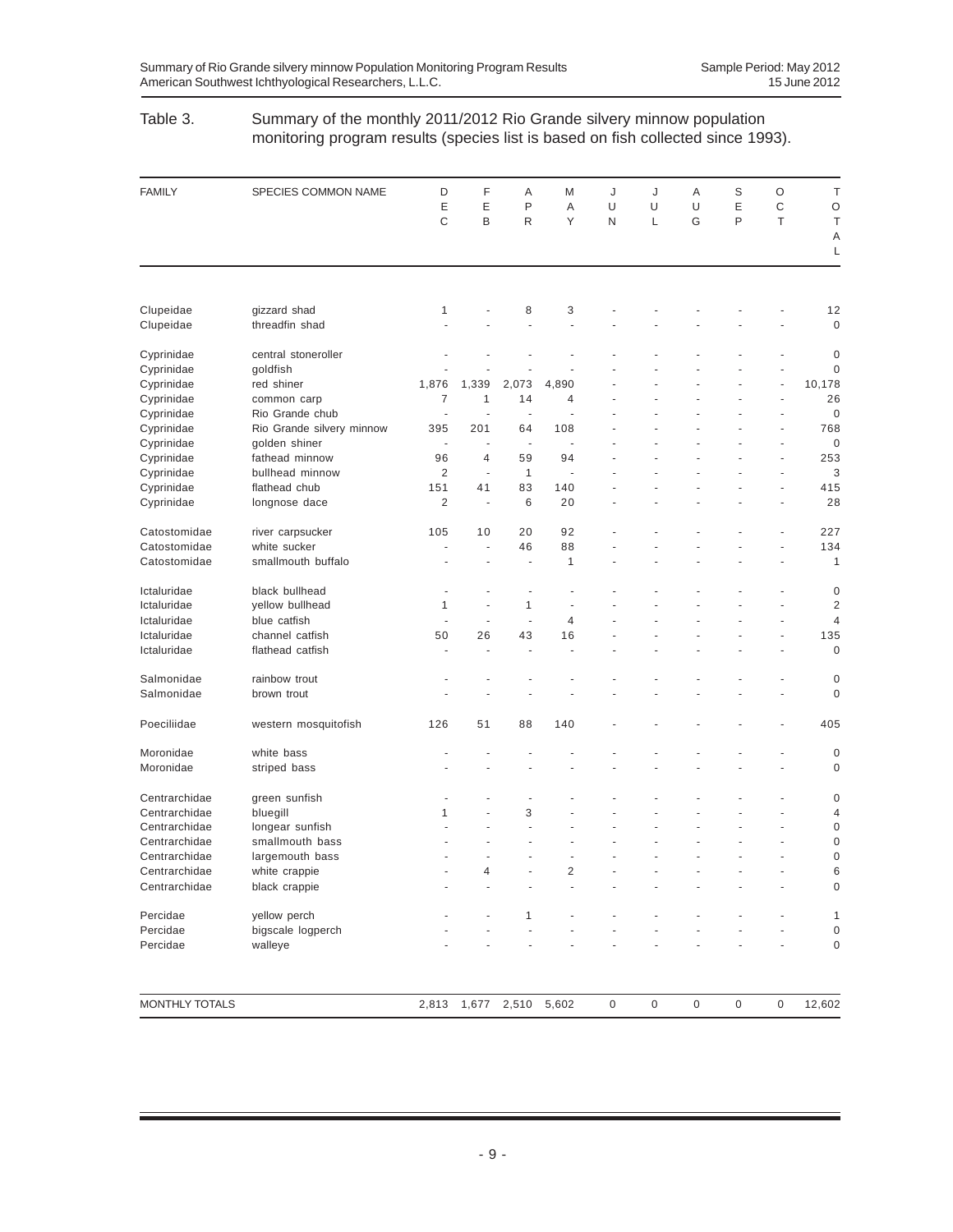#### Table 4. Summary of the monthly catch of Rio Grande silvery minnow, by site and reach, during the 2011/2012 Rio Grande silvery minnow population monitoring program. Numerals in pararenthesis are the number of individuals in a site collection that were marked (subset of the total).

| <b>REACH</b>          | SITE #         | <b>SITE NAME</b>       | D      | F             | A              | M                    | J           | J           | Α      | S           | $\circ$              | T           |
|-----------------------|----------------|------------------------|--------|---------------|----------------|----------------------|-------------|-------------|--------|-------------|----------------------|-------------|
|                       |                |                        | E      | E             | P              | A                    | U           | U           | $\cup$ | E           | C                    | $\circ$     |
|                       |                |                        | C      | B             | $\mathsf{R}$   | Y                    | N           | L           | G      | P           | T                    | T           |
|                       |                |                        |        |               |                |                      |             |             |        |             |                      |             |
|                       |                |                        |        |               |                |                      |             |             |        |             |                      | Α<br>L      |
| Angostura             | 0              | Angostura Dam          |        |               | 1              |                      |             |             |        |             |                      | 1           |
| Angostura             | $\mathbf{1}$   | <b>Bernalillo</b>      | ٠      |               | $\blacksquare$ | ÷,                   |             |             |        |             |                      | $\mathbf 0$ |
| Angostura             | $\overline{2}$ | Rio Rancho             | 2      | ÷.            | 3              | 1                    |             |             |        |             |                      | 6           |
| Angostura             | 3              | Central Ave.           | 1      |               | 5              | $\overline{2}$       |             |             |        |             |                      | 8           |
| Angostura             | $\overline{4}$ | Rio Bravo Blvd.        | 5      | ÷.            | 1              | $\overline{a}$       | ä,          |             |        |             | $\ddot{\phantom{1}}$ | 6           |
| Angostura Totals      |                |                        | 8      | 0             | 10             | 3                    | $\mathbf 0$ | $\mathbf 0$ | 0      | $\mathbf 0$ | 0                    | 21          |
| Isleta                | 5              | Los Lunas              | 13     | 50            | 11             | 4                    |             |             |        |             | ÷,                   | 78          |
| Isleta                | 6              | Belen                  | 19     | 5             | 3              | 7(1)                 |             |             |        | ÷,          | $\blacksquare$       | 34          |
| Isleta                | $\overline{7}$ | Jarales                | 46     | 3             | 1              | $\overline{2}$       |             |             |        | ä,          | ä,                   | 52          |
| Isleta                | 8              | Bernardo               | 9(2)   | ÷.            |                | ä,                   |             |             |        |             | ä,                   | 9           |
| Isleta                | 9              | La Joya                | 16(11) | 4(4)          | 1              | 3(2)                 |             |             |        |             | $\ddot{\phantom{1}}$ | 24          |
| Isleta                | 9.5            | North of San Acacia    | 38(34) | 2(2)          | $\blacksquare$ | $\blacksquare$       |             |             |        |             | $\blacksquare$       | 40          |
| <b>Isleta Totals</b>  |                |                        | 141    | 64            | 16             | 16                   | $\mathbf 0$ | $\mathbf 0$ | 0      | 0           | 0                    | 237         |
| San Acacia            | 10             | San Acacia Dam         | 35(35) | 7(7)          |                | $-71(59)$            |             |             |        |             | ÷,                   | 113         |
| San Acacia            | 11             | South of San Acacia    | 36(36) | 7(7)          | 26(16)         | 8(7)                 |             |             |        |             | $\blacksquare$       | 77          |
| San Acacia            | 12             | Socorro                |        | 6(5)          |                | $\overline{2}$       |             |             |        |             |                      | 8           |
| San Acacia            | 13             | North of San Antonio   |        | $-23(23)$     |                | 2(2)                 |             |             |        |             | ä,                   | 25          |
| San Acacia            | 14             | San Antonio            |        | $-18(18)$     | 3(2)           | $\ddot{\phantom{1}}$ |             |             |        |             | Ĭ.                   | 21          |
| San Acacia            | 15             | South of San Antonio   |        | $5(5)$ 20(19) | $\blacksquare$ | 3(2)                 |             |             |        |             | $\blacksquare$       | 28          |
| San Acacia            | 16             | San Marcial            | 6      | 7             | $\blacksquare$ | 3                    |             |             |        |             | ä,                   | 16          |
| San Acacia            | 17             | South of San Marcial 1 | 91     | 29(2)         | 7(2)           | ٠                    |             |             |        |             | ä,                   | 127         |
| San Acacia            | 18             | South of San Marcial 2 | 73(53) | 20(2)         | 2(1)           | $\ddot{\phantom{1}}$ | ä,          |             |        |             | $\ddot{\phantom{1}}$ | 95          |
| San Acacia Totals     |                |                        | 246    | 137           | 38             | 89                   | $\mathbf 0$ | $\mathbf 0$ | 0      | $\Omega$    | 0                    | 510         |
| <b>MONTHLY TOTALS</b> |                |                        | 395    | 201           | 64             | 108                  | $\mathbf 0$ | $\mathbf 0$ | 0      | $\mathbf 0$ | $\mathbf 0$          | 768         |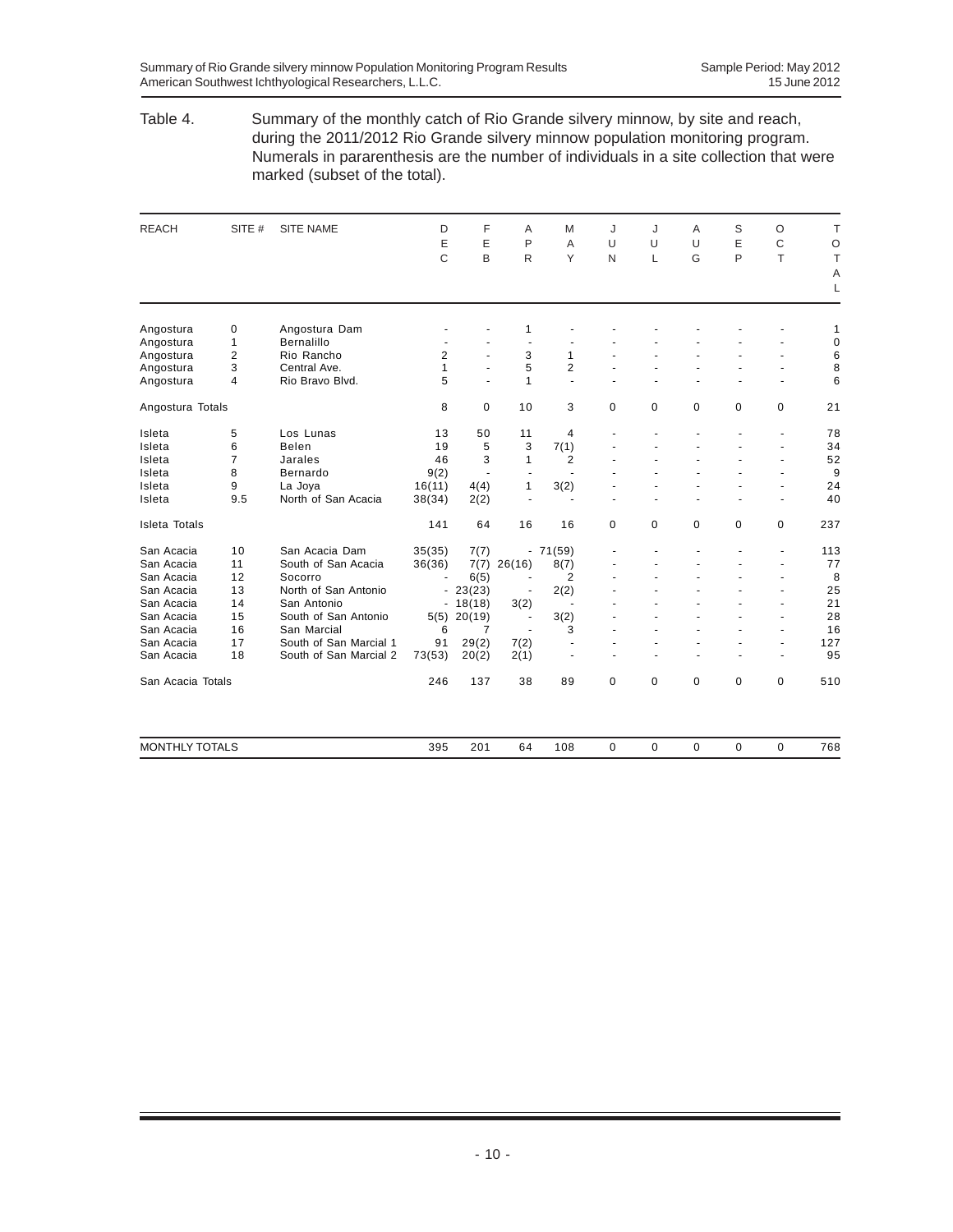

Figure 3. Catch rates, for the 10 focal species, by river reach during May 2012 at Rio Grande silvery minnow population monitoring program collection sites (see Table 1 for fish species codes).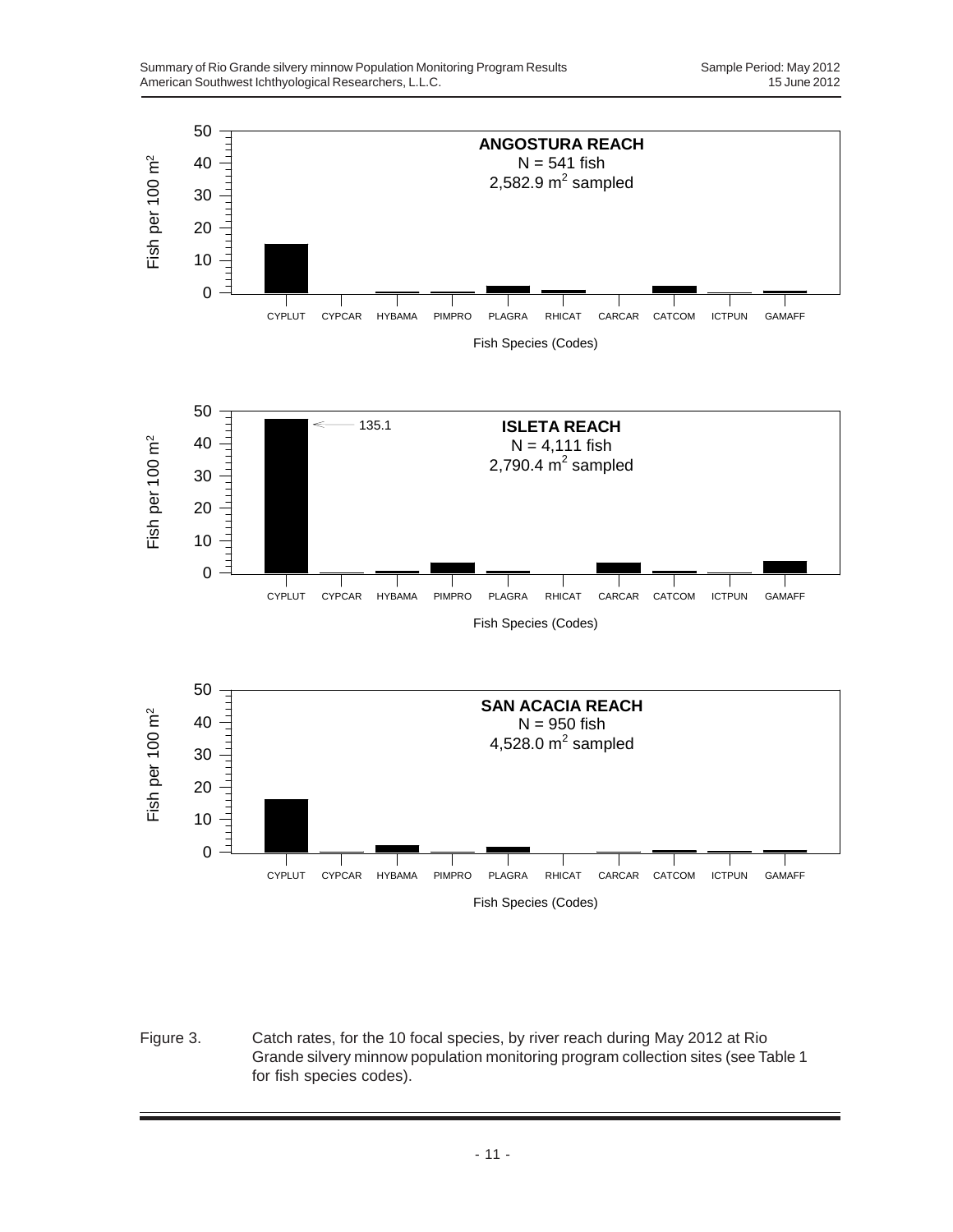

Figure 4. Catch rates for ten focal species (upper graph\*), including Rio Grande silvery minnow, (RGM; lower graph\*) during May 2012 at Rio Grande silvery minnow population monitoring program collection sites (see Table 1 for fish species codes).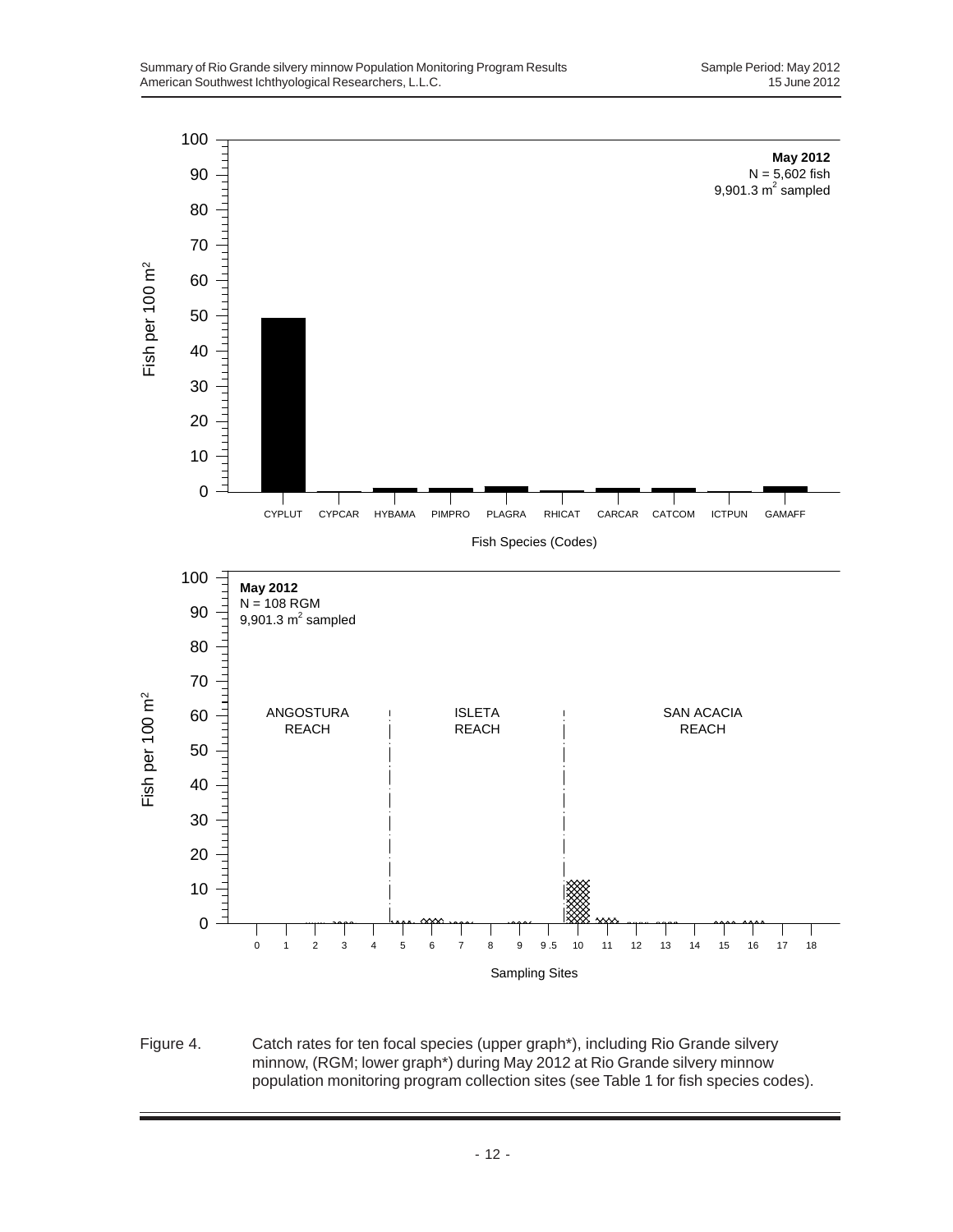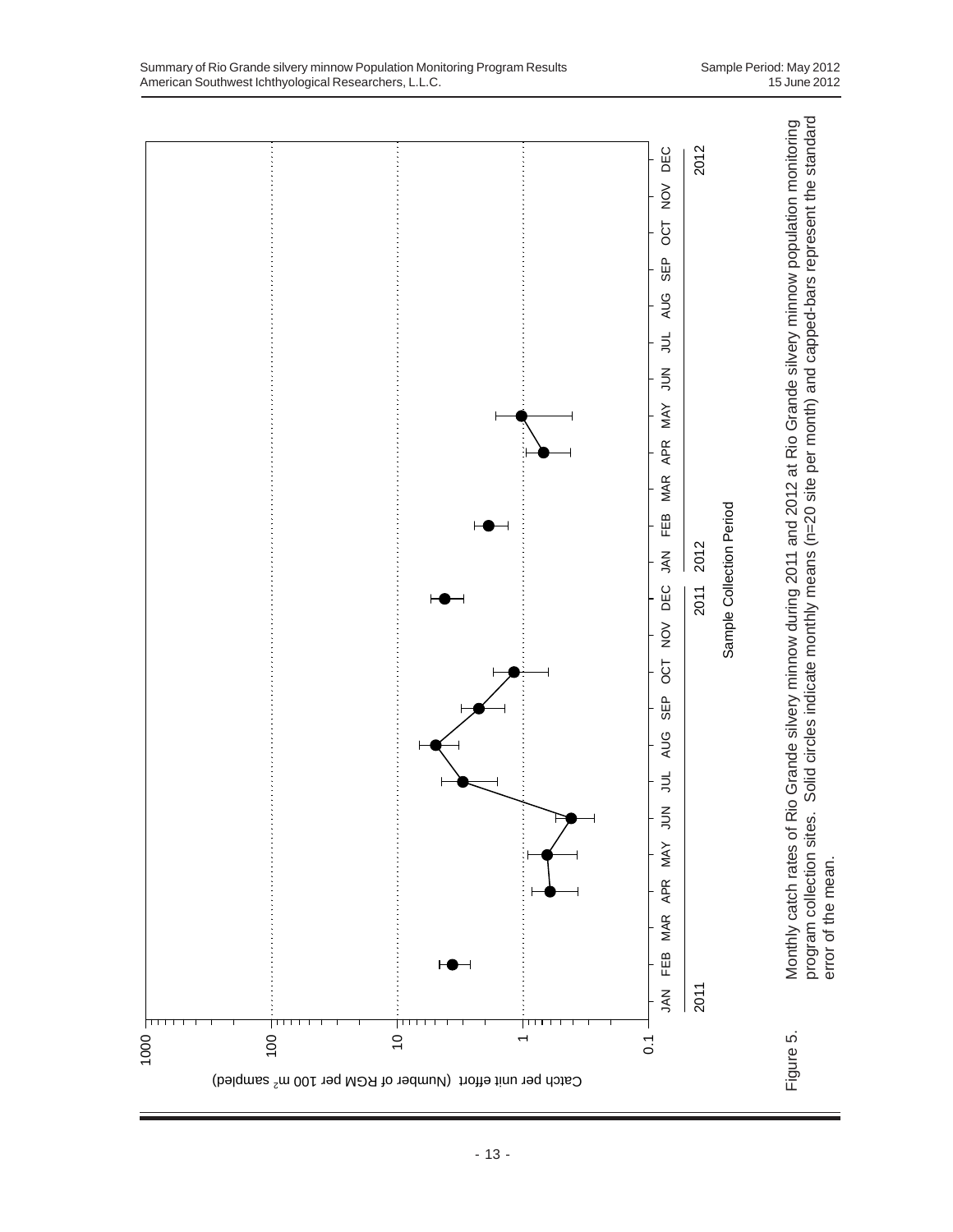APPENDIX A.

Collection localities of the Rio Grande silvery minnow population monitoring program.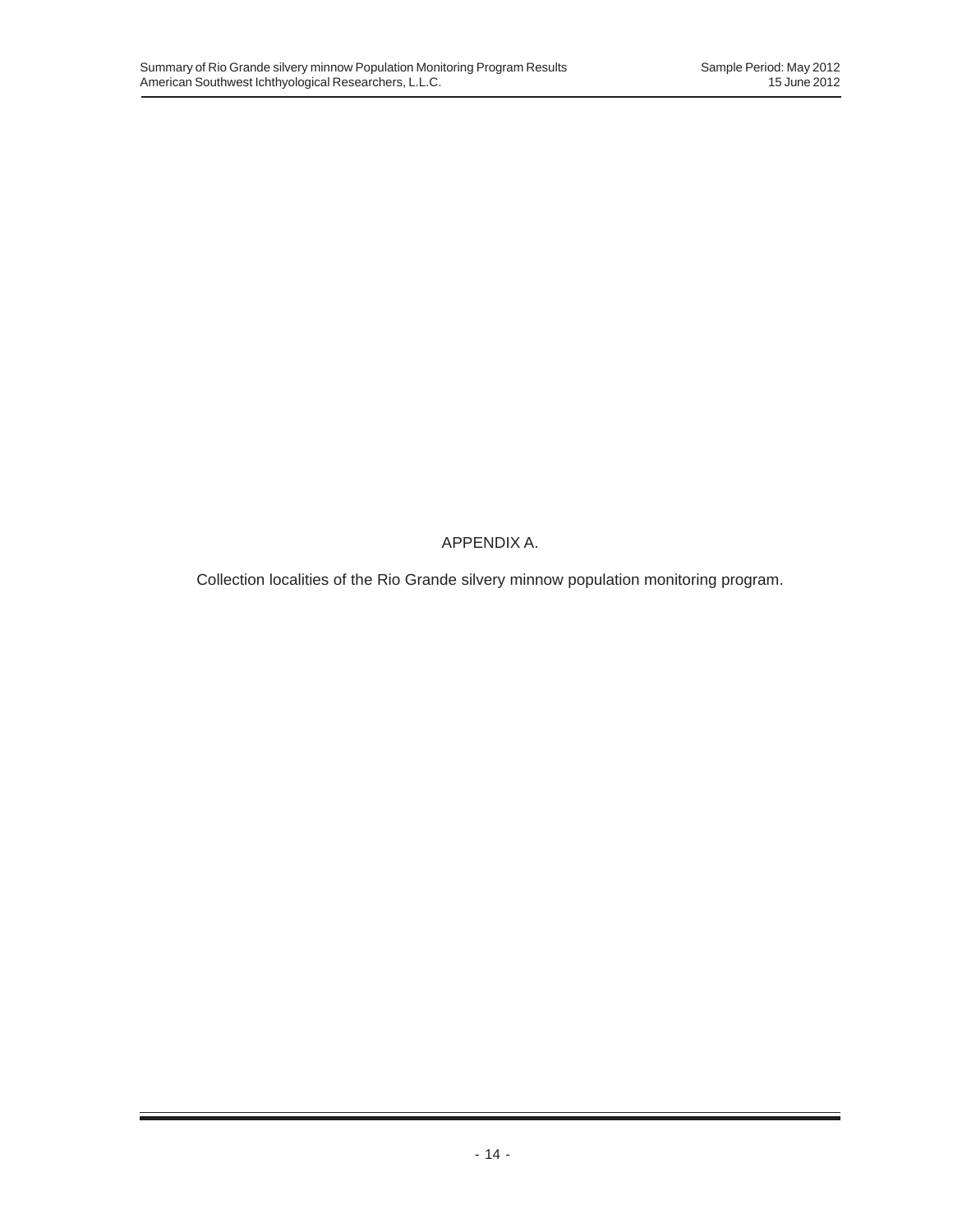### Table A-1. Collection localities of the Rio Grande silvery minnow population monitoring program.

| Site #         | <b>Site Locality</b>                                                                         |                                                                                                                                                                                                                 |
|----------------|----------------------------------------------------------------------------------------------|-----------------------------------------------------------------------------------------------------------------------------------------------------------------------------------------------------------------|
| SITE #         | <b>ANGOSTURA REACH SITES</b>                                                                 |                                                                                                                                                                                                                 |
| 0              | River Mile 209.7<br>3916006N                                                                 | New Mexico, Sandoval County, Rio Grande, below Angostura Diversion Dam, Algodones.<br>SAN FELIPE PUEBLO QUADRANGLE<br>363811 E                                                                                  |
| $\mathbf{1}$   | (formerly NM State Highway 44 bridge crossing), Bernalillo.<br>River Mile 203.8<br>3909722 N | New Mexico, Sandoval County, Rio Grande, at US Highway 550 bridge crossing,<br>BERNALILLO QUADRANGLE<br>358543 E                                                                                                |
| $\overline{2}$ | River Mile 200.0<br>3905355N                                                                 | New Mexico, Sandoval County, Rio Grande, ca. 4 miles downstream of US Highway 550<br>bridge crossing, at Rio Rancho Wastewater Treatment Plant, Rio Rancho.<br>BERNALILLO QUADRANGLE<br>354772 E                |
| 3              | crossing, Albuquerque.<br>River Mile 183.4<br>3884094 N                                      | New Mexico, Bernalillo County, Rio Grande, at Central Avenue (US Highway 66) bridge<br>ALBUQUERQUE WEST QUADRANGLE<br>346840 E                                                                                  |
| $\overline{4}$ | Albuquerque.<br>River Mile 178.3<br>3877163N                                                 | New Mexico, Bernalillo County, Rio Grande, at Rio Bravo Boulevard bridge crossing,<br>ALBUQUERQUE WEST QUADRANGLE<br>347554 E                                                                                   |
| SITE#          | <b>ISLETA REACH SITES</b>                                                                    |                                                                                                                                                                                                                 |
| 5              | crossing, Los Lunas.<br>River Mile 161.4<br>3852531 N                                        | New Mexico, Valencia County, Rio Grande, at Los Lunas (NM State Highway 49) bridge<br><b>LOS LUNAS QUADRANGLE</b><br>342898 E                                                                                   |
| 6              |                                                                                              | New Mexico, Valencia County, Rio Grande, ca. 1.0 miles upstream of NM State Highway                                                                                                                             |
|                | 309/6 bridge crossing, Belen.<br>River Mile 151.5<br>3837061 N                               | <b>TOME QUADRANGLE</b><br>339972 E                                                                                                                                                                              |
| $\overline{7}$ | River Mile 143.2<br>3827329 N                                                                | New Mexico, Valencia County, Rio Grande, ca. 2.2 miles upstream of NM State Highway<br>346 bridge crossing (near Transwestern Natural Gas Pipeline crossing), Jarales.<br><b>VEGUITA QUADRANGLE</b><br>338136 E |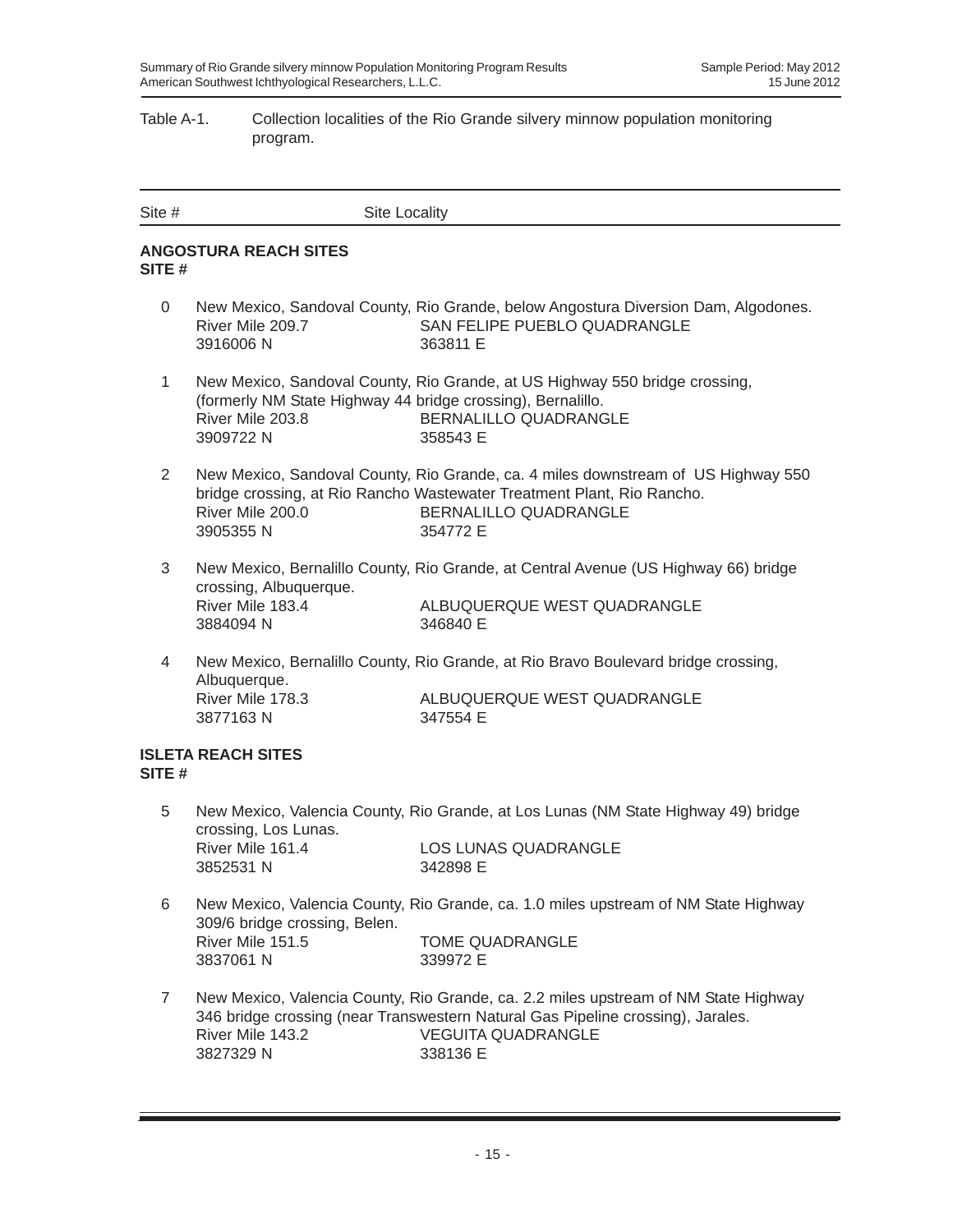### Table A-1. Collection localities of the Rio Grande silvery minnow population monitoring program (continued).

| Site $#$          | Site Locality                                                     |                                                                                                                                                                                                                        |
|-------------------|-------------------------------------------------------------------|------------------------------------------------------------------------------------------------------------------------------------------------------------------------------------------------------------------------|
| SITE#             | <b>ISLETA REACH SITES (continued)</b>                             |                                                                                                                                                                                                                        |
| 8                 | River Mile 130.6<br>3809726N                                      | New Mexico, Socorro County, Rio Grande, at US Highway 60 bridge crossing, Bernardo.<br>ABEYTAS QUADRANGLE<br>334604 E                                                                                                  |
| 9                 | bridge crossing, La Joya.<br>River Mile 127.0<br>3805229 N        | New Mexico, Socorro County, Rio Grande, ca. 3.5 miles downstream of US Highway 60<br>ABEYTAS QUADRANGLE<br>331094 E                                                                                                    |
| 9.5               | Acacia Diversion Dam, San Acacia.<br>River Mile 116.8<br>3792603N | New Mexico, Socorro County, Rio Grande, ca. 0.6 miles upstream of San<br>LA JOYA QUADRANGLE<br>327902 E                                                                                                                |
| SITE #            | <b>SAN ACACIA REACH SITES</b>                                     |                                                                                                                                                                                                                        |
| 10                | San Acacia.<br>River Mile 116.2<br>3791977 N                      | New Mexico, Socorro County, Rio Grande, directly below San Acacia Diversion Dam,<br><b>SAN ACACIA QUADRANGLE</b><br>326162 E                                                                                           |
| 11                | Diversion Dam, San Acacia.<br>River Mile 114.6<br>3790442 N       | New Mexico, Socorro County, Rio Grande, ca. 1.5 miles downstream of San Acacia<br><b>LEMITAR QUADRANGLE</b><br>325263 E                                                                                                |
| $12 \overline{ }$ | River Mile 99.5<br>3771043N                                       | New Mexico, Socorro County, Rio Grande, 0.5 miles upstream of the Low Flow Conveyance<br>Channel bridge, east and upstream of Socorro Wastewater Treatment Plant, Socorro.<br>LOMA DE LAS CANAS QUADRANGLE<br>327097 E |
| 13                | bridge crossing, San Antonio.<br>River Mile 91.7<br>3761283N      | New Mexico, Socorro County, Rio Grande, ca. 4.0 miles upstream of US Highway 380<br>SAN ANTONIO QUADRANGLE<br>328140 E                                                                                                 |
| 14                | Antonio.<br>River Mile 87.1<br>3754471 N                          | New Mexico, Socorro County, Rio Grande, at US Highway 380 bridge crossing, San<br>SAN ANTONIO QUADRANGLE<br>328914 E                                                                                                   |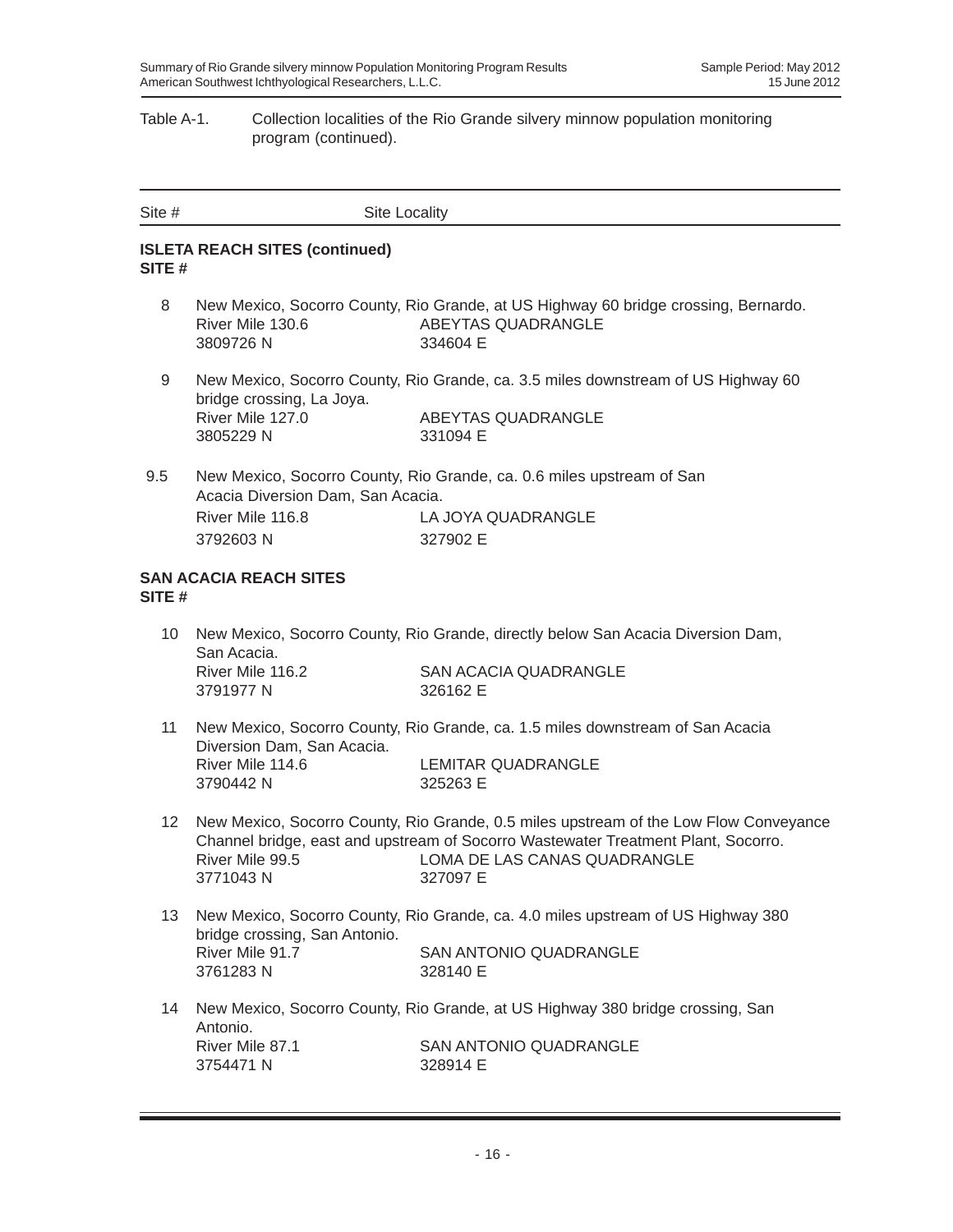#### Table A-1. Collection localities of the Rio Grande silvery minnow population monitoring program (continued).

| Site # | <b>Site Locality</b> |
|--------|----------------------|
|        |                      |

### **SAN ACACIA REACH SITES (continued) SITE #**

- 15 New Mexico, Socorro County, Rio Grande, directly east of Bosque del Apache National Wildlife Refuge headquarters, San Antonio. River Mile 79.1 SAN ANTONIO, SE QUADRANGLE 3740839 N 327055 E
- 16 New Mexico, Socorro County, Rio Grande, at the San Marcial railroad crossing, San Marcial. River Mile 68.6 SAN MARCIAL QUADRANGLE 3728347 N 315284 E
- 17 New Mexico, Socorro County, Rio Grande, at its former confluence with the Low Flow Conveyance Channel and 16 miles downstream of the southern end of the Bosque del Apache National Wildlife Refuge, San Marcial. River Mile 60.5 PARAJE WELL QUADRANGLE 3718178 N 309487 E
- 18 New Mexico, Socorro County, Rio Grande, ca. 10 miles downstream of the San Marcial Railroad Bridge crossing, San Marcial. River Mile 58.8 PARAJE WELL QUADRANGLE 3716150 N 307846 E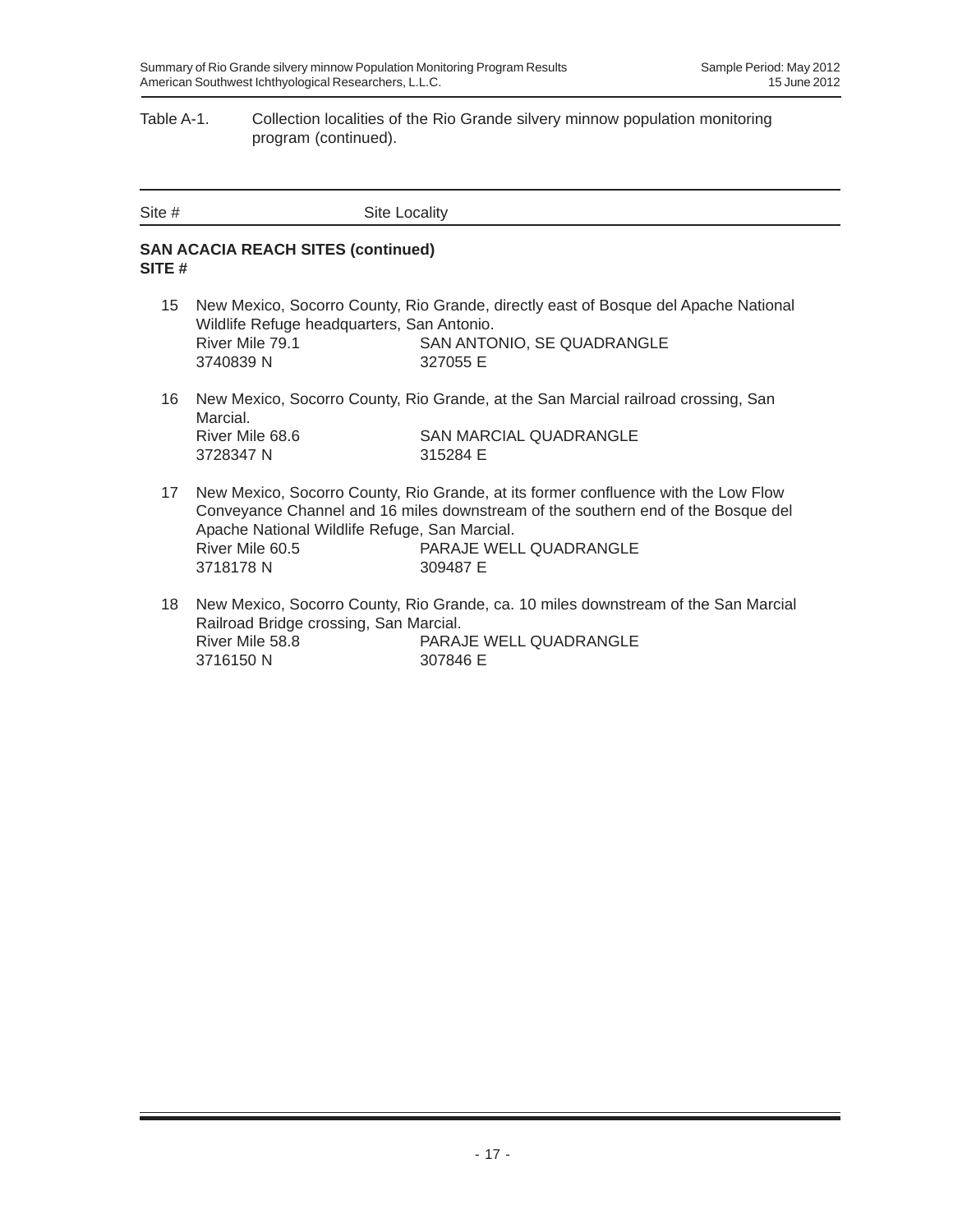## APPENDIX B.

Ichthyofaunal composition of the May 2012 Rio Grande silvery minnow population monitoring efforts

\*\* Data are provisional and should be verified by direct inspection of field data whenever possible \*\*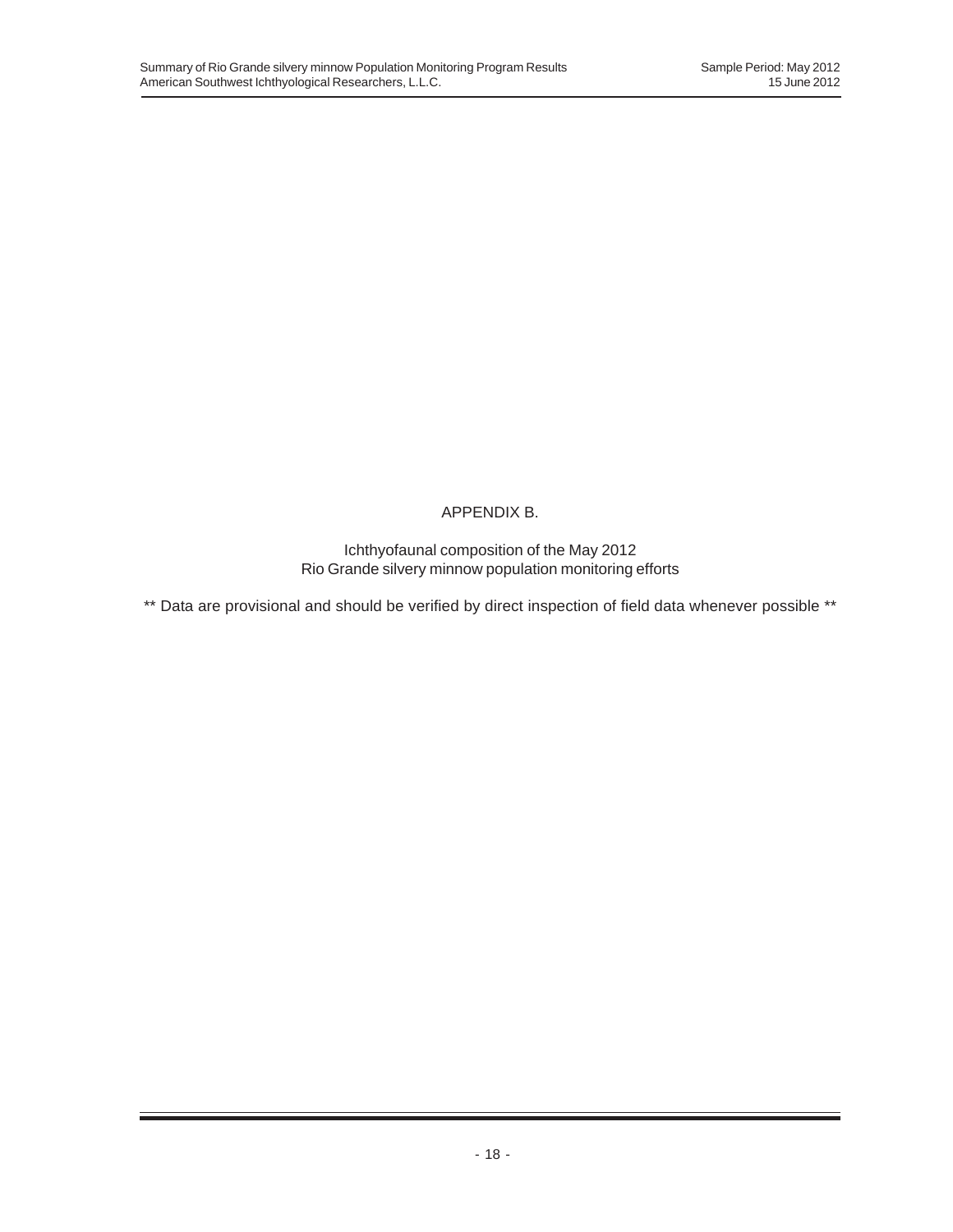|                                                                | NEW MEXICO: BERNALILLO Co., RIO GRANDE Drainage            |                  |                |                         |
|----------------------------------------------------------------|------------------------------------------------------------|------------------|----------------|-------------------------|
| Rio Grande, directly below Angostura Diversion Dam, Algodones. | Site Number: 0                                             |                  |                |                         |
| 02 May 2012                                                    |                                                            | <b>RKD12-058</b> |                | River Mile: 209.7       |
| UTM Easting:                                                   | 363811 UTM Northing: 3916006 Zone:                         |                  |                | Quad: San Felipe Pueblo |
|                                                                | R.K. Dudley, M.A. Farrington, A.M. Snyder, L.M. Strickland |                  |                | Effort: 529.7 sq. m     |
| <b>FAMILY</b>                                                  |                                                            |                  | N              |                         |
| 76                                                             | Cyprinella lutrensis                                       |                  | 42             |                         |
| 76                                                             | Pimephales promelas                                        |                  | 2              |                         |
| 76                                                             | Rhinichthys cataractae                                     |                  | 7              |                         |
| 81                                                             | Catostomus commersoni                                      |                  | $\overline{4}$ |                         |
| 212                                                            | Gambusia affinis                                           |                  |                |                         |

#### NEW MEXICO: BERNALILLO Co., RIO GRANDE Drainage

| Rio Grande, at US HWY 550 (formerly NM State HWY 44) bridge crossing, Bernalillo. | Site Number: 1                                             |                  |                  |                     |
|-----------------------------------------------------------------------------------|------------------------------------------------------------|------------------|------------------|---------------------|
| 02 May 2012                                                                       |                                                            | <b>RKD12-059</b> |                  | River Mile: 203.8   |
| UTM Easting:                                                                      | 358543 UTM Northing:                                       | 3909722 Zone:    | Quad: Bernalillo |                     |
|                                                                                   | R.K. Dudley, M.A. Farrington, A.M. Snyder, L.M. Strickland |                  |                  | Effort: 604.8 sq. m |
| <b>FAMILY</b>                                                                     |                                                            |                  | N                |                     |
| 76                                                                                | Cyprinella lutrensis                                       |                  | 176              |                     |
| 76                                                                                | Platygobio gracilis                                        |                  | 8                |                     |
| 76                                                                                | Rhinichthys cataractae                                     |                  |                  |                     |
| 81                                                                                | Catostomus commersoni                                      |                  | 9                |                     |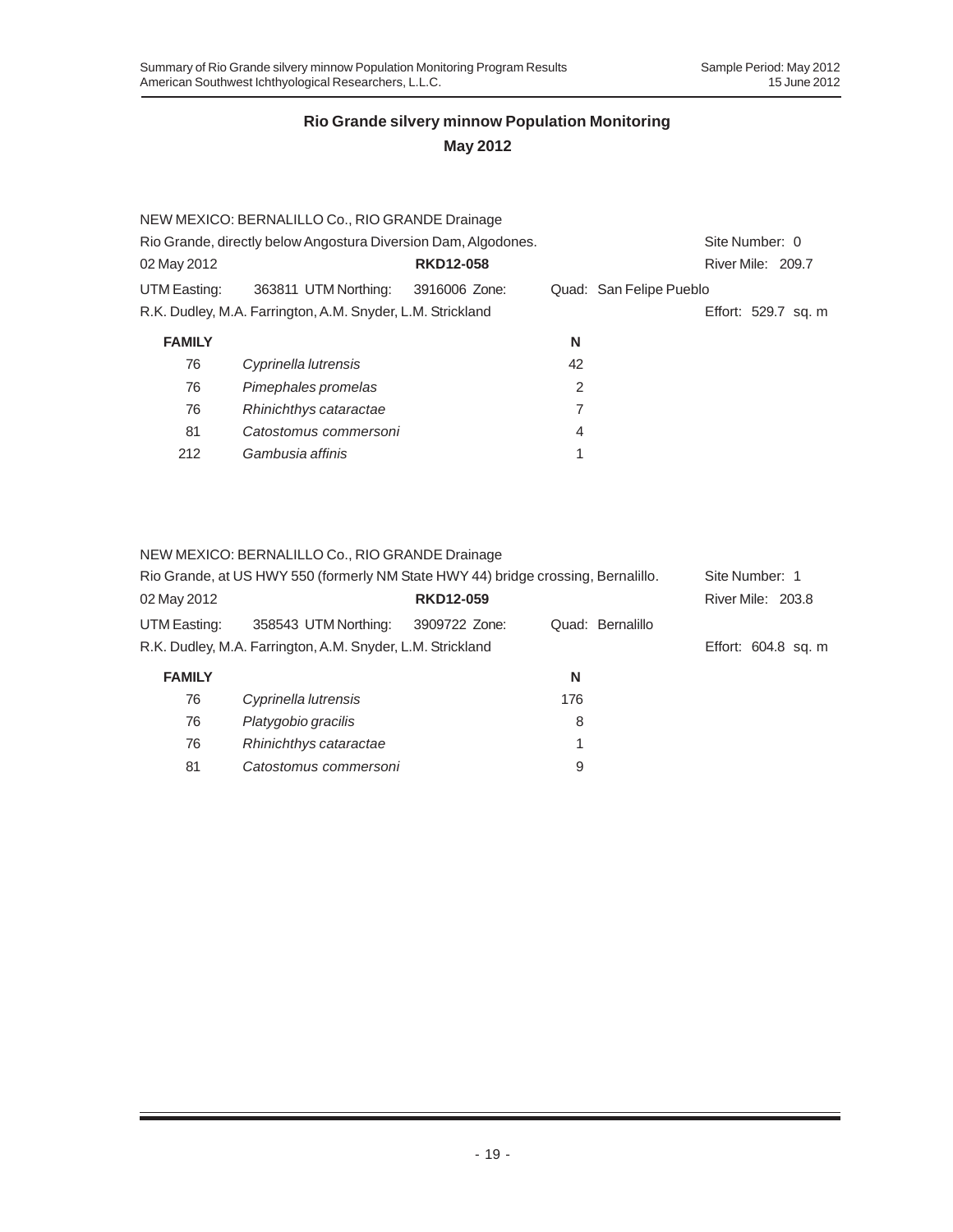|                                                                               | NEW MEXICO: BERNALILLO Co., RIO GRANDE Drainage                        |                                    |                   |                     |  |  |  |  |  |  |
|-------------------------------------------------------------------------------|------------------------------------------------------------------------|------------------------------------|-------------------|---------------------|--|--|--|--|--|--|
| Rio Grande, ca. 4.0 miles downstream of US HWY 550 (formerly NM State HWY 44) | Site Number: 2                                                         |                                    |                   |                     |  |  |  |  |  |  |
|                                                                               | bridge crossing, at Rio Rancho Wastewater Treatment Plant, Rio Rancho. |                                    |                   | River Mile: 200.0   |  |  |  |  |  |  |
| 02 May 2012                                                                   |                                                                        | <b>RKD12-060</b>                   |                   |                     |  |  |  |  |  |  |
| UTM Easting:                                                                  | 354772 UTM Northing: 3905355 Zone:                                     |                                    | Quad: Bernalillo  |                     |  |  |  |  |  |  |
|                                                                               | R.K. Dudley, M.A. Farrington, A.M. Snyder, L.M. Strickland             |                                    |                   | Effort: 474.6 sq. m |  |  |  |  |  |  |
| <b>FAMILY</b>                                                                 |                                                                        |                                    | N                 |                     |  |  |  |  |  |  |
| 76                                                                            | Cyprinella lutrensis                                                   |                                    | 90                |                     |  |  |  |  |  |  |
| 76                                                                            | Hybognathus amarus*                                                    |                                    | 1                 |                     |  |  |  |  |  |  |
| 76                                                                            | Pimephales promelas                                                    |                                    | 1                 |                     |  |  |  |  |  |  |
| 76                                                                            | Platygobio gracilis                                                    |                                    | 17                |                     |  |  |  |  |  |  |
| 76                                                                            | Rhinichthys cataractae                                                 |                                    | $12 \overline{ }$ |                     |  |  |  |  |  |  |
| 81                                                                            | Catostomus commersoni                                                  |                                    | 30                |                     |  |  |  |  |  |  |
| 212                                                                           | Gambusia affinis                                                       |                                    | 3                 |                     |  |  |  |  |  |  |
|                                                                               |                                                                        | * Hybognathus amarus by age class: |                   |                     |  |  |  |  |  |  |
|                                                                               |                                                                        | age- $0$ :                         |                   |                     |  |  |  |  |  |  |
|                                                                               |                                                                        | age-1:1                            |                   |                     |  |  |  |  |  |  |
|                                                                               | age- $2:$                                                              |                                    |                   |                     |  |  |  |  |  |  |

| Rio Grande, at Central Avenue bridge crossing (US HWY 66), Albuquerque. |  |                                                                                                                                                           |                                                                             |  | Site Number: 3         |                                          |  |
|-------------------------------------------------------------------------|--|-----------------------------------------------------------------------------------------------------------------------------------------------------------|-----------------------------------------------------------------------------|--|------------------------|------------------------------------------|--|
|                                                                         |  |                                                                                                                                                           |                                                                             |  |                        |                                          |  |
|                                                                         |  |                                                                                                                                                           |                                                                             |  |                        |                                          |  |
|                                                                         |  |                                                                                                                                                           |                                                                             |  |                        |                                          |  |
|                                                                         |  | N                                                                                                                                                         |                                                                             |  |                        |                                          |  |
| Cyprinella lutrensis                                                    |  | 47                                                                                                                                                        |                                                                             |  |                        |                                          |  |
| Hybognathus amarus*                                                     |  | $\overline{2}$                                                                                                                                            |                                                                             |  |                        |                                          |  |
| Platygobio gracilis                                                     |  | 26                                                                                                                                                        |                                                                             |  |                        |                                          |  |
| Catostomus commersoni                                                   |  | 11                                                                                                                                                        |                                                                             |  |                        |                                          |  |
| Ictalurus punctatus                                                     |  | 1                                                                                                                                                         |                                                                             |  |                        |                                          |  |
| Gambusia affinis                                                        |  | 8                                                                                                                                                         |                                                                             |  |                        |                                          |  |
|                                                                         |  |                                                                                                                                                           |                                                                             |  |                        |                                          |  |
|                                                                         |  |                                                                                                                                                           |                                                                             |  |                        |                                          |  |
|                                                                         |  |                                                                                                                                                           |                                                                             |  |                        |                                          |  |
|                                                                         |  | NEW MEXICO: BERNALILLO Co., RIO GRANDE Drainage<br><b>RKD12-057</b><br>R.K. Dudley, M.A. Farrington, A.M. Snyder, L.M. Strickland<br>* Hybognathus amarus | 346840 UTM Northing: 3884094 Zone:<br>by age class:<br>age-0:<br>age-1: $2$ |  | Quad: Albuquerque West | River Mile: 183.4<br>Effort: 446.6 sq. m |  |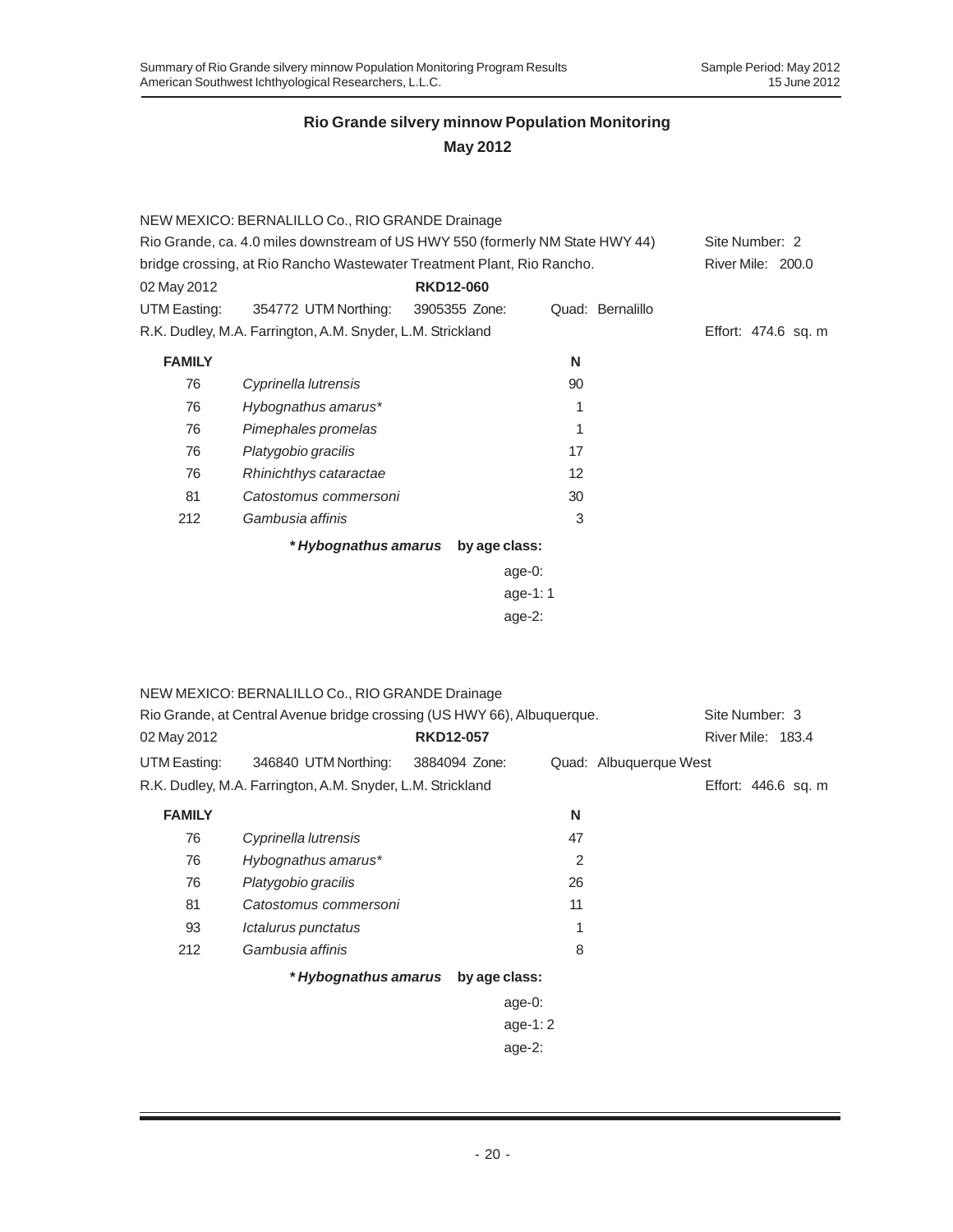### **May 2012**

|                                                                             | NEW MEXICO: BERNALILLO Co., RIO GRANDE Drainage            |                  |    |                        |
|-----------------------------------------------------------------------------|------------------------------------------------------------|------------------|----|------------------------|
| Rio Grande, at Rio Bravo Blvd. Bridge crossing (NM State HWY 500) crossing, | Site Number: 4                                             |                  |    |                        |
| Albuquerque.                                                                |                                                            |                  |    | River Mile: 178.3      |
| 02 May 2012                                                                 |                                                            | <b>RKD12-056</b> |    |                        |
| UTM Easting:                                                                | 347554 UTM Northing:                                       | 3877163 Zone:    |    | Quad: Albuquerque West |
|                                                                             | R.K. Dudley, M.A. Farrington, A.M. Snyder, L.M. Strickland |                  |    | Effort: 527.4 sq. m    |
| <b>FAMILY</b>                                                               |                                                            |                  | N  |                        |
| 76                                                                          | Cyprinella lutrensis                                       |                  | 34 |                        |
| 76                                                                          | Platygobio gracilis                                        |                  | 4  |                        |
| 212                                                                         | Gambusia affinis                                           |                  | 4  |                        |

### NEW MEXICO: BERNALILLO Co., RIO GRANDE Drainage

| Rio Grande, at Los Lunas Bridge crossing (NM State HWY 49), Los Lunas. |                                          |               |               | Site Number: 5 |                   |                     |
|------------------------------------------------------------------------|------------------------------------------|---------------|---------------|----------------|-------------------|---------------------|
| <b>RKD12-055</b><br>03 May 2012                                        |                                          |               |               |                | River Mile: 161.4 |                     |
| UTM Easting:                                                           | 342898 UTM Northing:                     | 3852531 Zone: |               |                | Quad: Los Lunas   |                     |
|                                                                        | M.A. Farrington, S.A. Zipper, S.J. Sasek |               |               |                |                   | Effort: 499.1 sq. m |
| <b>FAMILY</b>                                                          |                                          |               |               | N              |                   |                     |
| 76                                                                     | Cyprinella lutrensis                     |               |               | 194            |                   |                     |
| 76                                                                     | Hybognathus amarus*                      |               |               | 4              |                   |                     |
| 81                                                                     | Carpiodes carpio                         |               |               | 2              |                   |                     |
| 93                                                                     | Ictalurus punctatus                      |               |               | 3              |                   |                     |
| 212                                                                    | Gambusia affinis                         |               |               | 4              |                   |                     |
|                                                                        | * Hybognathus amarus                     |               | by age class: |                |                   |                     |
|                                                                        |                                          |               | $age-0$ :     |                |                   |                     |
|                                                                        |                                          |               |               | age-1: $4$     |                   |                     |
|                                                                        |                                          |               | age- $2$ :    |                |                   |                     |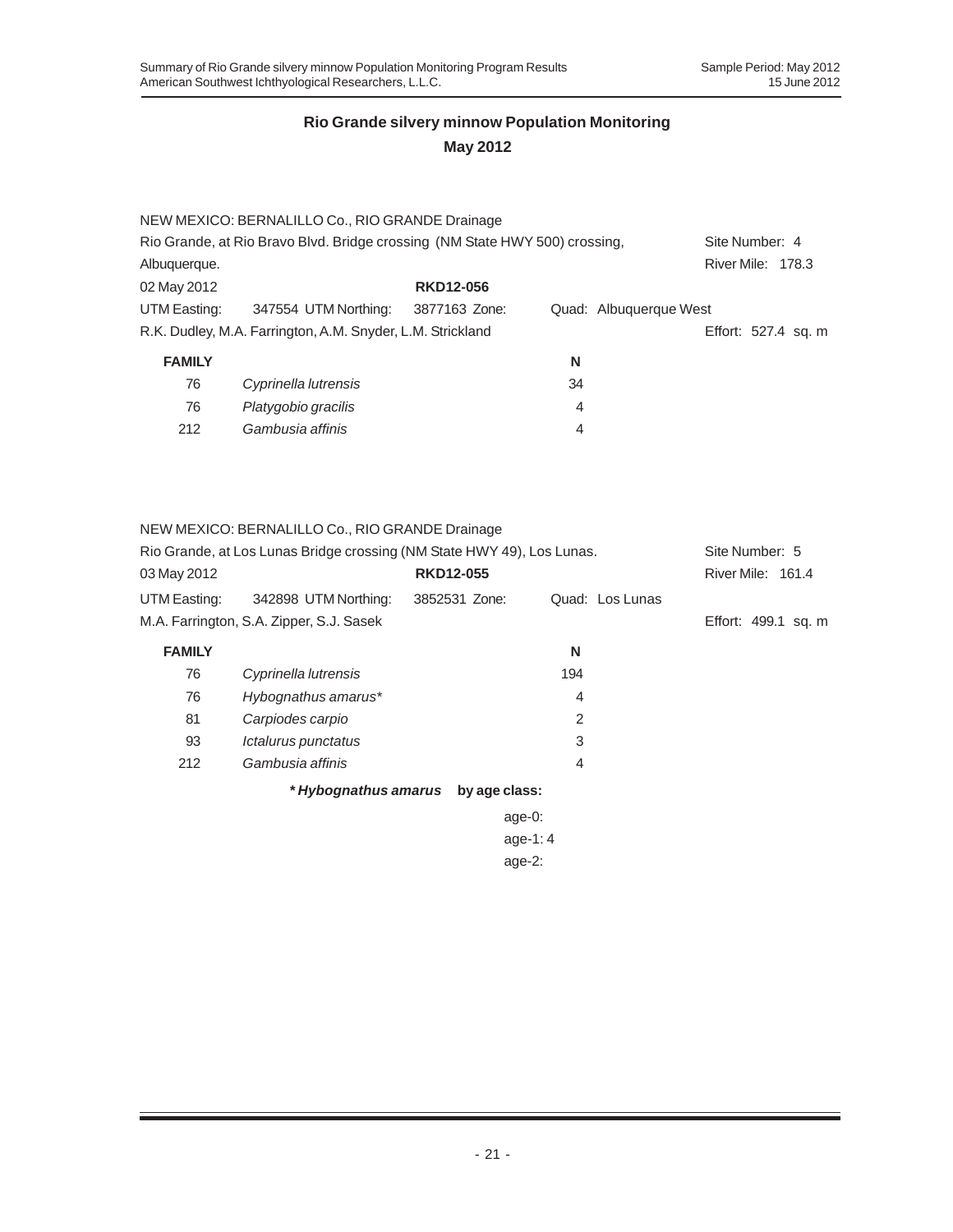|                                                                                  | NEW MEXICO: BERNALILLO Co., RIO GRANDE Drainage |                  |            |                     |
|----------------------------------------------------------------------------------|-------------------------------------------------|------------------|------------|---------------------|
| Rio Grande, ca. 1.0 miles upstream of NM State HWY 309/6 bridge crossing, Belen. | Site Number: 6                                  |                  |            |                     |
| 03 May 2012                                                                      |                                                 | <b>RKD12-054</b> |            | River Mile: 151.5   |
| UTM Easting:                                                                     | 339972 UTM Northing:                            | 3837061 Zone:    | Quad: Tome |                     |
|                                                                                  | M.A. Farrington, S.A. Zipper, S.J. Sasek        |                  |            | Effort: 463.5 sq. m |
| <b>FAMILY</b>                                                                    |                                                 |                  | N          |                     |
| 69                                                                               | Dorosoma cepedianum                             |                  | 1          |                     |
| 76                                                                               | Cyprinella lutrensis                            |                  | 499        |                     |
| 76                                                                               | Cyprinus carpio                                 |                  | 1          |                     |
| 76                                                                               | Hybognathus amarus*                             |                  | 7          |                     |
| 76                                                                               | Pimephales promelas                             |                  | 10         |                     |
| 81                                                                               | Carpiodes carpio                                |                  | 78         |                     |
| 212                                                                              | Gambusia affinis                                |                  | 26         |                     |
|                                                                                  | * Hybognathus amarus                            | by age class:    |            |                     |
|                                                                                  |                                                 | age-0:           |            |                     |
|                                                                                  |                                                 | age-1: $7$       |            |                     |
|                                                                                  |                                                 | age- $2$ :       |            |                     |

|                                                                                  | NEW MEXICO: BERNALILLO Co., RIO GRANDE Drainage |                  |               |                     |
|----------------------------------------------------------------------------------|-------------------------------------------------|------------------|---------------|---------------------|
| Rio Grande, ca. 2.2 miles upstream of NM State HWY 346 bridge crossing, Jarales. | Site Number: 7                                  |                  |               |                     |
| 03 May 2012                                                                      |                                                 | <b>RKD12-053</b> |               | River Mile: 143.2   |
| UTM Easting:                                                                     | 338136 UTM Northing:                            | 3827329 Zone:    | Quad: Veguita |                     |
|                                                                                  | M.A. Farrington, S.A. Zipper, S.J. Sasek        |                  |               | Effort: 420.1 sq. m |
| <b>FAMILY</b>                                                                    |                                                 |                  | N             |                     |
| 76                                                                               | Cyprinella lutrensis                            |                  | 978           |                     |
| 76                                                                               | Hybognathus amarus*                             |                  | 2             |                     |
| 76                                                                               | Pimephales promelas                             |                  | 5             |                     |
| 81                                                                               | Carpiodes carpio                                |                  | 2             |                     |
| 93                                                                               | Ictalurus punctatus                             |                  | 1             |                     |
| 212                                                                              | Gambusia affinis                                |                  | 12            |                     |
|                                                                                  | * Hybognathus amarus                            | by age class:    |               |                     |
|                                                                                  |                                                 | age-0:           |               |                     |
|                                                                                  |                                                 |                  | age-1: $2$    |                     |
|                                                                                  |                                                 | $age-2$ :        |               |                     |
|                                                                                  |                                                 |                  |               |                     |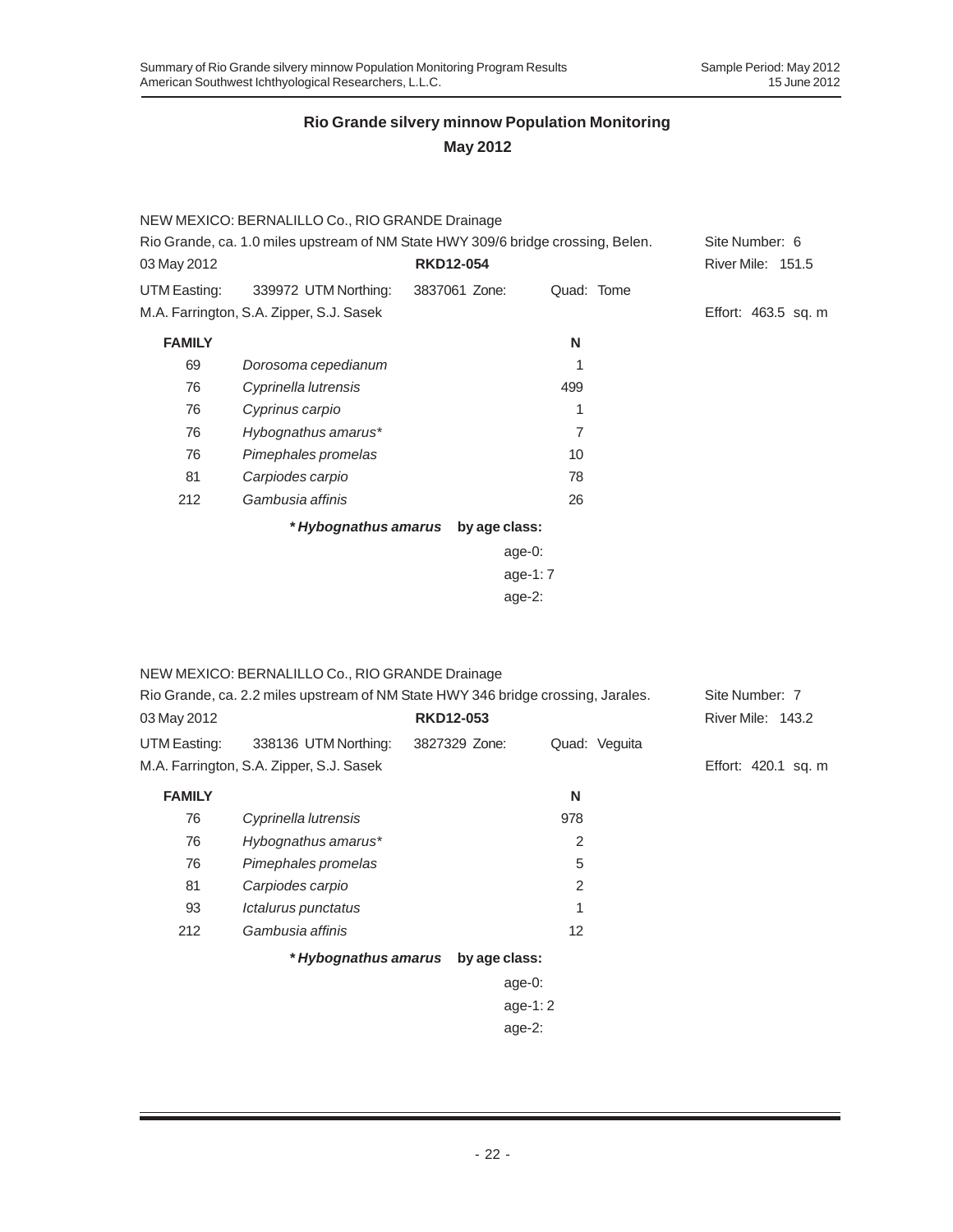|                                                     | NEW MEXICO: BERNALILLO Co., RIO GRANDE Drainage |                  |               |                     |
|-----------------------------------------------------|-------------------------------------------------|------------------|---------------|---------------------|
| Rio Grande, at US HWY 60 bridge crossing, Bernardo. | Site Number: 8                                  |                  |               |                     |
| 03 May 2012                                         |                                                 | <b>RKD12-052</b> |               | River Mile: 130.6   |
| UTM Easting:                                        | 334604 UTM Northing:                            | 3809726 Zone:    | Quad: Abeytas |                     |
|                                                     | M.A. Farrington, S.A. Zipper, S.J. Sasek        |                  |               | Effort: 406.1 sq. m |
| <b>FAMILY</b>                                       |                                                 |                  | N             |                     |
| 76                                                  | Cyprinella lutrensis                            |                  | 948           |                     |
| 76                                                  | Cyprinus carpio                                 |                  |               |                     |
| 76                                                  | Pimephales promelas                             |                  | 19            |                     |
| 212                                                 | Gambusia affinis                                |                  | 30            |                     |
| 294                                                 | Pomoxis annularis                               |                  | 2             |                     |
|                                                     |                                                 |                  |               |                     |

#### NEW MEXICO: BERNALILLO Co., RIO GRANDE Drainage

| Rio Grande, ca. 3.5 miles downstream of the US HWY 60 bridge crossing, Bernardo. |                                          |                  |      | Site Number: 9 |                          |
|----------------------------------------------------------------------------------|------------------------------------------|------------------|------|----------------|--------------------------|
| 03 May 2012                                                                      |                                          | <b>RKD12-051</b> |      |                | <b>River Mile: 127.0</b> |
| UTM Easting:                                                                     | 331094 UTM Northing:                     | 3805229 Zone:    |      | Quad: Abeytas  |                          |
|                                                                                  | M.A. Farrington, S.A. Zipper, S.J. Sasek |                  |      |                | Effort: 491.0 sq. m      |
| <b>FAMILY</b>                                                                    |                                          |                  | N    |                |                          |
| 76                                                                               | Cyprinella lutrensis                     |                  | 1032 |                |                          |
| 76                                                                               | Hybognathus amarus*                      |                  | 3    |                |                          |
| 76                                                                               | Pimephales promelas                      |                  | 1    |                |                          |
| 81                                                                               | Carpiodes carpio                         |                  | 7    |                |                          |
| 212                                                                              | Gambusia affinis                         |                  | 16   |                |                          |
|                                                                                  | * Hybognathus amarus                     | by age class:    |      |                |                          |
|                                                                                  |                                          | age- $0$ :       |      |                |                          |
|                                                                                  |                                          | age-1: $3$       |      |                |                          |
|                                                                                  |                                          | age- $2$ :       |      |                |                          |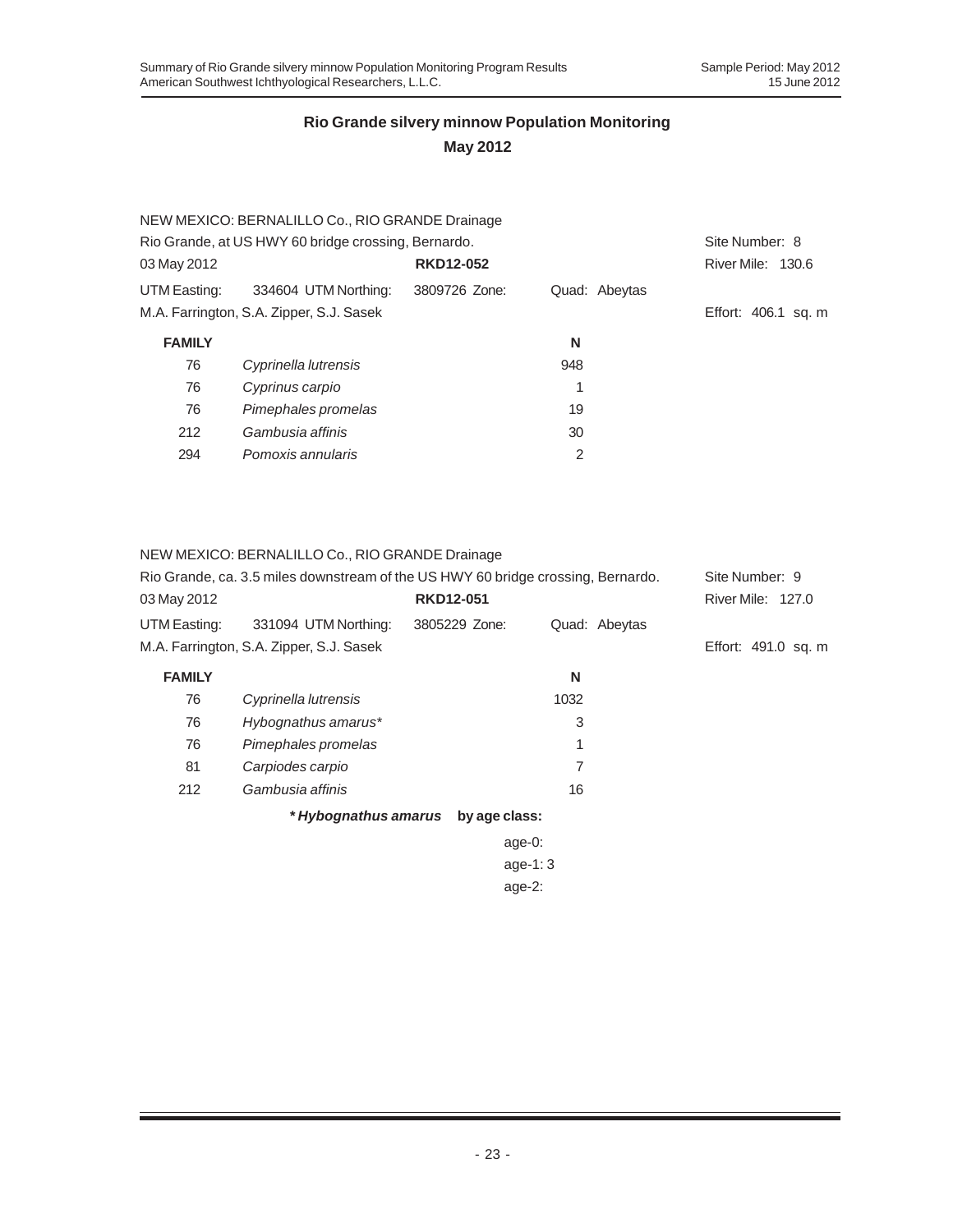|                                                                            | NEW MEXICO: BERNALILLO Co., RIO GRANDE Drainage |                  |               |                     |
|----------------------------------------------------------------------------|-------------------------------------------------|------------------|---------------|---------------------|
| Rio Grande, ca. 0.6 miles upstream of San Acacia Diversion Dam, San Acacia | Site Number: 9.5                                |                  |               |                     |
| 02 May 2012                                                                |                                                 | <b>RKD12-050</b> |               | River Mile: 116.8   |
| UTM Easting:                                                               | 327902 UTM Northing:                            | 3792603 Zone:    | Quad: La Joya |                     |
|                                                                            | W.H. Brandenburg, S.A. Zipper, S.J. Sasek       |                  |               | Effort: 510.6 sq. m |
| <b>FAMILY</b>                                                              |                                                 |                  | N             |                     |
| 76                                                                         | Cyprinella lutrensis                            |                  | 120           |                     |
| 76                                                                         | Pimephales promelas                             |                  | 55            |                     |
| 76                                                                         | Platygobio gracilis                             |                  | 16            |                     |
| 81                                                                         | Catostomus commersoni                           |                  | 17            |                     |
| 93                                                                         | Ictalurus punctatus                             |                  | 1             |                     |
| 212                                                                        | Gambusia affinis                                |                  | 14            |                     |

### NEW MEXICO: BERNALILLO Co., RIO GRANDE Drainage

| Rio Grande, directly below San Acacia Diversion Dam, San Acacia. | Site Number: 10                           |                                    |                  |                     |
|------------------------------------------------------------------|-------------------------------------------|------------------------------------|------------------|---------------------|
| 02 May 2012                                                      |                                           | <b>RKD12-049</b>                   |                  | River Mile: 116.2   |
| UTM Easting:                                                     | 326162 UTM Northing:                      | 3791977 Zone:                      | Quad: San Acacia |                     |
|                                                                  | W.H. Brandenburg, S.A. Zipper, S.J. Sasek |                                    |                  | Effort: 563.2 sq. m |
| <b>FAMILY</b>                                                    |                                           |                                    | N                |                     |
| 76                                                               | Cyprinella lutrensis                      |                                    | 21               |                     |
| 76                                                               | Hybognathus amarus*                       |                                    | 71               |                     |
| 76                                                               | Platygobio gracilis                       |                                    | 46               |                     |
| 81                                                               | Catostomus commersoni                     |                                    | 1                |                     |
| 81                                                               | Ictiobus bubalus                          |                                    | 1                |                     |
| 212                                                              | Gambusia affinis                          |                                    | 8                |                     |
|                                                                  |                                           | * Hybognathus amarus by age class: |                  |                     |
|                                                                  |                                           | age-0:                             |                  |                     |
|                                                                  |                                           |                                    | age-1:71         |                     |
|                                                                  |                                           | age- $2$ :                         |                  |                     |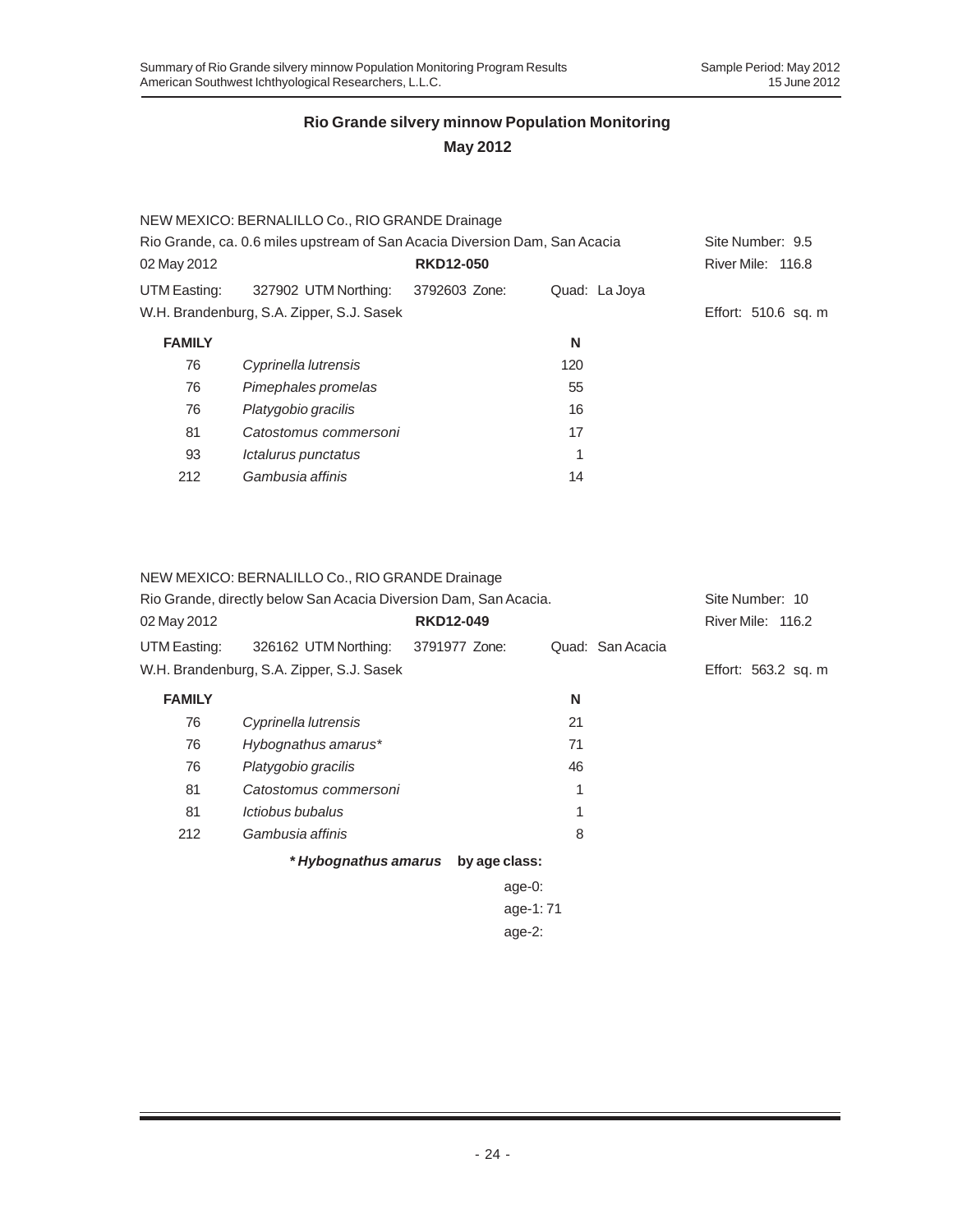|                                                                               | NEW MEXICO: BERNALILLO Co., RIO GRANDE Drainage |                  |                |               |                     |
|-------------------------------------------------------------------------------|-------------------------------------------------|------------------|----------------|---------------|---------------------|
| Rio Grande, ca. 1.5 miles downstream of San Acacia Diversion Dam, San Acacia. |                                                 | Site Number: 11  |                |               |                     |
| 02 May 2012                                                                   |                                                 | <b>RKD12-048</b> |                |               | River Mile: 114.6   |
| UTM Easting:                                                                  | 325263 UTM Northing:                            | 3790442 Zone:    |                | Quad: Lemitar |                     |
|                                                                               | W.H. Brandenburg, S.A. Zipper, S.J. Sasek       |                  |                |               | Effort: 495.4 sq. m |
| <b>FAMILY</b>                                                                 |                                                 |                  | N              |               |                     |
| 76                                                                            | Cyprinella lutrensis                            |                  | 109            |               |                     |
| 76                                                                            | Hybognathus amarus*                             |                  | 8              |               |                     |
| 76                                                                            | Platygobio gracilis                             |                  | 17             |               |                     |
| 81                                                                            | Catostomus commersoni                           |                  |                |               |                     |
| 93                                                                            | Ictalurus furcatus                              |                  | $\mathcal{P}$  |               |                     |
| 93                                                                            | Ictalurus punctatus                             |                  | $\overline{2}$ |               |                     |
|                                                                               | * Hybognathus amarus                            | by age class:    |                |               |                     |
|                                                                               |                                                 | age-0:           |                |               |                     |
|                                                                               |                                                 |                  |                |               |                     |

age-1: 8 age-2:

| Rio Grande, east of Socorro, 0.5 miles upstream of Socorro Low Flow Conveyance<br>Channel bridge and east just upstream of Socorro Wastewater Treatment Plant,<br>Socorro. |                                           |                                    |     | Site Number: 12<br>River Mile: 99.5 |                     |
|----------------------------------------------------------------------------------------------------------------------------------------------------------------------------|-------------------------------------------|------------------------------------|-----|-------------------------------------|---------------------|
| 02 May 2012                                                                                                                                                                |                                           | <b>RKD12-047</b>                   |     |                                     |                     |
| UTM Easting:                                                                                                                                                               | 327097 UTM Northing:                      | 3771043 Zone:                      |     | Quad: Loma de las Canas             |                     |
|                                                                                                                                                                            | W.H. Brandenburg, S.A. Zipper, S.J. Sasek |                                    |     |                                     | Effort: 537.5 sq. m |
| <b>FAMILY</b>                                                                                                                                                              |                                           |                                    | N   |                                     |                     |
| 69                                                                                                                                                                         | Dorosoma cepedianum                       |                                    | 1   |                                     |                     |
| 76                                                                                                                                                                         | Cyprinella lutrensis                      |                                    | 293 |                                     |                     |
| 76                                                                                                                                                                         | Hybognathus amarus*                       |                                    | 2   |                                     |                     |
| 76                                                                                                                                                                         | Pimephales promelas                       |                                    | 1   |                                     |                     |
| 81                                                                                                                                                                         | Carpiodes carpio                          |                                    | 1   |                                     |                     |
| 81                                                                                                                                                                         | Catostomus commersoni                     |                                    | 15  |                                     |                     |
| 93                                                                                                                                                                         | Ictalurus punctatus                       |                                    | 1   |                                     |                     |
| 212                                                                                                                                                                        | Gambusia affinis                          |                                    | 10  |                                     |                     |
|                                                                                                                                                                            |                                           | * Hybognathus amarus by age class: |     |                                     |                     |
|                                                                                                                                                                            |                                           | age-0:                             |     |                                     |                     |
|                                                                                                                                                                            |                                           | age-1: $2$                         |     |                                     |                     |
|                                                                                                                                                                            |                                           | $age-2$ :                          |     |                                     |                     |
|                                                                                                                                                                            |                                           |                                    |     |                                     |                     |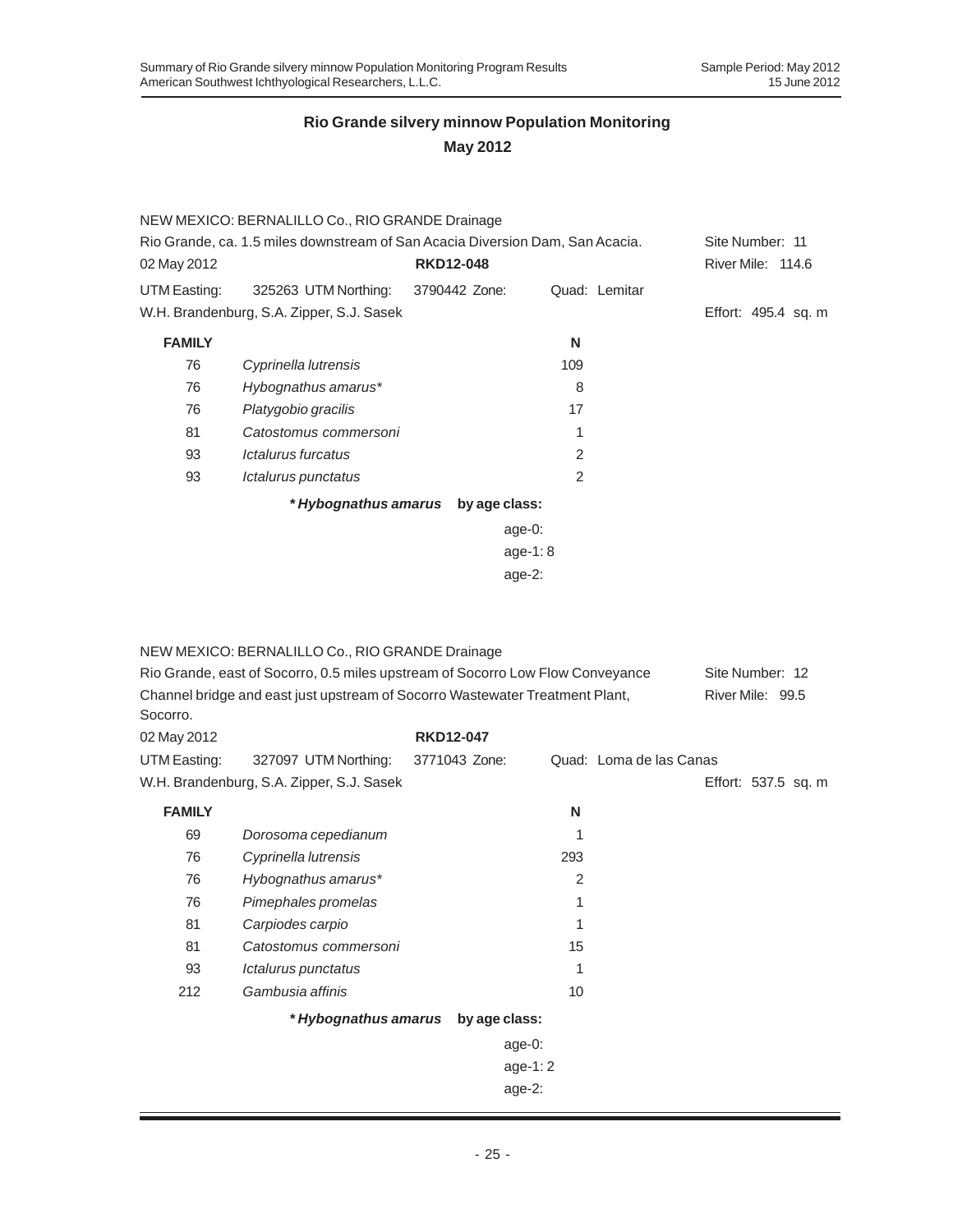|               | NEW MEXICO: BERNALILLO Co., RIO GRANDE Drainage                 |                  |               |                   |                     |  |
|---------------|-----------------------------------------------------------------|------------------|---------------|-------------------|---------------------|--|
|               | Rio Grande, ca. 4.0 miles upstream of U.S. 380 bridge crossing. |                  |               |                   |                     |  |
| 02 May 2012   |                                                                 | <b>RKD12-046</b> |               |                   | River Mile: 91.7    |  |
| UTM Easting:  | 328140 UTM Northing:                                            | 3761283 Zone:    |               | Quad: San Antonio |                     |  |
|               | W.H. Brandenburg, S.A. Zipper, S.J. Sasek                       |                  |               |                   | Effort: 503.3 sq. m |  |
| <b>FAMILY</b> |                                                                 |                  | N             |                   |                     |  |
| 69            | Dorosoma cepedianum                                             |                  |               |                   |                     |  |
| 76            | Cyprinella lutrensis                                            |                  | 58            |                   |                     |  |
| 76            | Hybognathus amarus*                                             |                  | $\mathcal{P}$ |                   |                     |  |
| 76            | Platygobio gracilis                                             |                  | 3             |                   |                     |  |
| 93            | Ictalurus punctatus                                             |                  | 1             |                   |                     |  |
| 212           | Gambusia affinis                                                |                  | $\mathcal{P}$ |                   |                     |  |
|               | * Hybognathus amarus                                            | by age class:    |               |                   |                     |  |

| age-0:  |
|---------|
| age-1:2 |
| age-2:  |

|                                                         | NEW MEXICO: BERNALILLO Co., RIO GRANDE Drainage |                  |                   |                     |
|---------------------------------------------------------|-------------------------------------------------|------------------|-------------------|---------------------|
| Rio Grande, at US HWY 380 bridge crossing, San Antonio. | Site Number: 14                                 |                  |                   |                     |
| 01 May 2012                                             |                                                 | <b>RKD12-045</b> |                   | River Mile: 87.1    |
| UTM Easting:                                            | 328914 UTM Northing:                            | 3754471 Zone:    | Quad: San Antonio |                     |
|                                                         | R.K. Dudley, W.H. Brandenburg, S.J. Sasek       |                  |                   | Effort: 512.1 sq. m |
| <b>FAMILY</b>                                           |                                                 |                  | N                 |                     |
| 76                                                      | Cyprinella lutrensis                            |                  | 16                |                     |
| 76                                                      | Cyprinus carpio                                 |                  | 1                 |                     |
| 76                                                      | Platygobio gracilis                             |                  | 2                 |                     |
| 93                                                      | Ictalurus furcatus                              |                  | 1                 |                     |
|                                                         |                                                 |                  |                   |                     |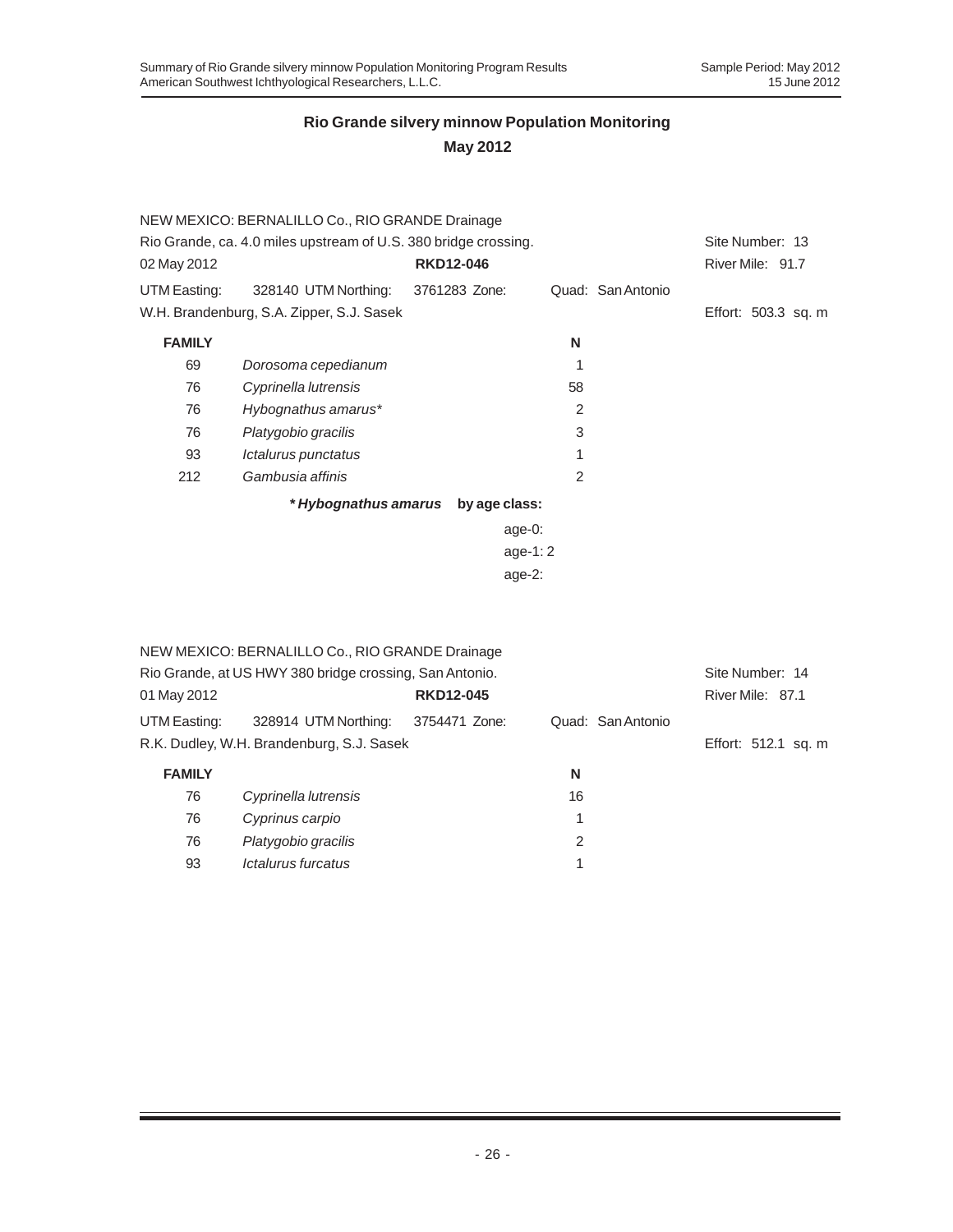### **May 2012**

|                                                                         | NEW MEXICO: BERNALILLO Co., RIO GRANDE Drainage |                  |               |    |                      |                     |
|-------------------------------------------------------------------------|-------------------------------------------------|------------------|---------------|----|----------------------|---------------------|
| Rio Grande, directly east of Bosque del Apache National Wildlife Refuge |                                                 |                  |               |    | Site Number: 15      |                     |
| Headquarters.                                                           |                                                 |                  |               |    | River Mile: 79.1     |                     |
| 01 May 2012                                                             |                                                 | <b>RKD12-044</b> |               |    |                      |                     |
| UTM Easting:                                                            | 327055 UTM Northing:                            | 3740839 Zone:    |               |    | Quad: San Antonio SE |                     |
|                                                                         | R.K. Dudley, W.H. Brandenburg, S.J. Sasek       |                  |               |    |                      | Effort: 475.6 sq. m |
| <b>FAMILY</b>                                                           |                                                 |                  |               | N  |                      |                     |
| 76                                                                      | Cyprinella lutrensis                            |                  |               | 12 |                      |                     |
| 76                                                                      | Hybognathus amarus*                             |                  |               | 3  |                      |                     |
| 81                                                                      | Carpiodes carpio                                |                  |               | 1  |                      |                     |
| 212                                                                     | Gambusia affinis                                |                  |               | 1  |                      |                     |
|                                                                         | * Hybognathus amarus                            |                  | by age class: |    |                      |                     |
|                                                                         |                                                 |                  | age-0:        |    |                      |                     |
|                                                                         |                                                 |                  | age-1: $3$    |    |                      |                     |
|                                                                         |                                                 |                  | age- $2:$     |    |                      |                     |

| NEW MEXICO: BERNALILLO Co., RIO GRANDE Drainage |  |
|-------------------------------------------------|--|
|-------------------------------------------------|--|

| Rio Grande, at San Marcial Railroad Bridge, San Marcial. |                      |                  |               |     | Site Number: 16     |                  |  |
|----------------------------------------------------------|----------------------|------------------|---------------|-----|---------------------|------------------|--|
| 01 May 2012                                              |                      | <b>RKD12-043</b> |               |     |                     | River Mile: 68.6 |  |
| UTM Easting:                                             | 315284 UTM Northing: | 3728347 Zone:    |               |     | Quad: San Marcial   |                  |  |
| R.K. Dudley, W.H. Brandenburg, S.J. Sasek                |                      |                  |               |     | Effort: 382.0 sq. m |                  |  |
| <b>FAMILY</b>                                            |                      |                  |               | N   |                     |                  |  |
| 76                                                       | Cyprinella lutrensis |                  |               | 132 |                     |                  |  |
| 76                                                       | Cyprinus carpio      |                  |               |     |                     |                  |  |
| 76                                                       | Hybognathus amarus*  |                  |               | 3   |                     |                  |  |
| 93                                                       | Ictalurus furcatus   |                  |               |     |                     |                  |  |
| 93                                                       | Ictalurus punctatus  |                  |               | 1   |                     |                  |  |
| 212                                                      | Gambusia affinis     |                  |               | 1   |                     |                  |  |
|                                                          | * Hybognathus amarus |                  | by age class: |     |                     |                  |  |
|                                                          |                      |                  | age-0:        |     |                     |                  |  |
|                                                          |                      |                  | $age-1:3$     |     |                     |                  |  |

age-2: